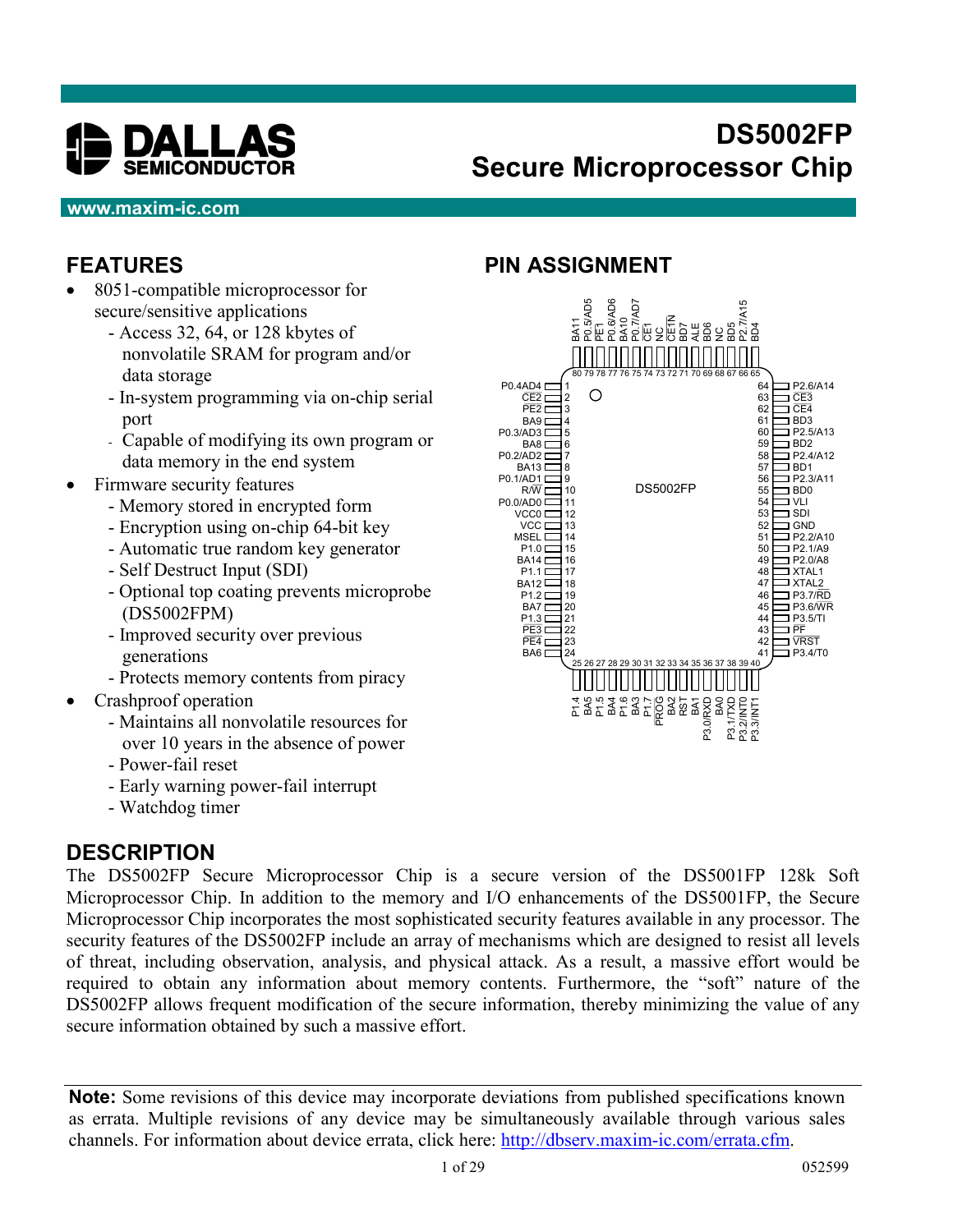The DS5002FP implements a security system which is an improved version of its predecessor, the DS5000FP. Like the DS5000FP, the DS5002FP loads and executes application software in encrypted form. Up to 128 kbytes of standard SRAM can be accessed via its byte-wide bus. This RAM is converted by the DS5002FP into lithium-backed nonvolatile storage for program and data. Data is maintained for over 10 years at room temperature with a very small lithium cell. As a result, the contents of the RAM and the execution of the software appear unintelligible to the outside observer. The encryption algorithm uses an internally stored and protected key. Any attempt to discover the key value results in its erasure, rendering the encrypted contents of the RAM useless.

The Secure Microprocessor Chip offers a number of major enhancements to the software security implemented in the previous generation DS5000FP. First, the DS5002FP provides a stronger software encryption algorithm which incorporates elements of DES encryption. Second, the encryption is based on a 64-bit key word, as compared to the DS5000FP's 40-bit key. Third, the key can only be loaded from an on-chip true random number generator. As a result, the true key value is never known by the user. Fourth, a Self-Destruct Input pin (SDI) is provided to interface to external tamper detection circuitry. With or without the presence of  $V_{CC}$ , activation of the SDI pin has the same effect as resetting the Security Lock: immediate erasure of the key word and the 48-byte Vector RAM area. Fifth, an optional top-coating of the die prevents access of information using microprobing techniques. Finally, customer-specific versions of the DS5002FP are available which incorporate a one-of-a-kind encryption algorithm.

When implemented as a part of a secure system design, a system based on the DS5002FP can typically provide a level of security which requires more time and resources to defeat than it is worth to unauthorized individuals who have reason to try. For a user who wants a preconstructed module using the DS5002FP, RAM, lithium cell, and a real time clock, the DS2252T is available and described in a separate data sheet.

#### **ORDERING INFORMATION**

The following devices are available as standard products from Dallas Semiconductor:

| PART#        | <b>DESCRIPTION</b>         |
|--------------|----------------------------|
| DS5002FP-16  | 80-pin QFP,                |
|              | Max. clock speed 16 MHz,   |
|              | 0°C to 70°C operation      |
| DS5002FPM-16 | 80-pin QFP,                |
|              | Max. clock speed 16 MHz,   |
|              | 0°C to 70°C operation,     |
|              | Internal microprobe shield |

Operating information is contained in the User's Guide Section of the Secure Microprocessor Data Book. This data sheet provides ordering information, pin-out, and electrical specifications.

#### **BLOCK DIAGRAM**

Figure 1 is a block diagram illustrating the internal architecture of the DS5002FP. The DS5002FP is a secure implementation of the DS5001FP 128k Soft Microprocessor Chip. As a result, It operates in an identical fashion to the DS5001FP except where indicated. See the DS5001FP Data Sheet for operating details.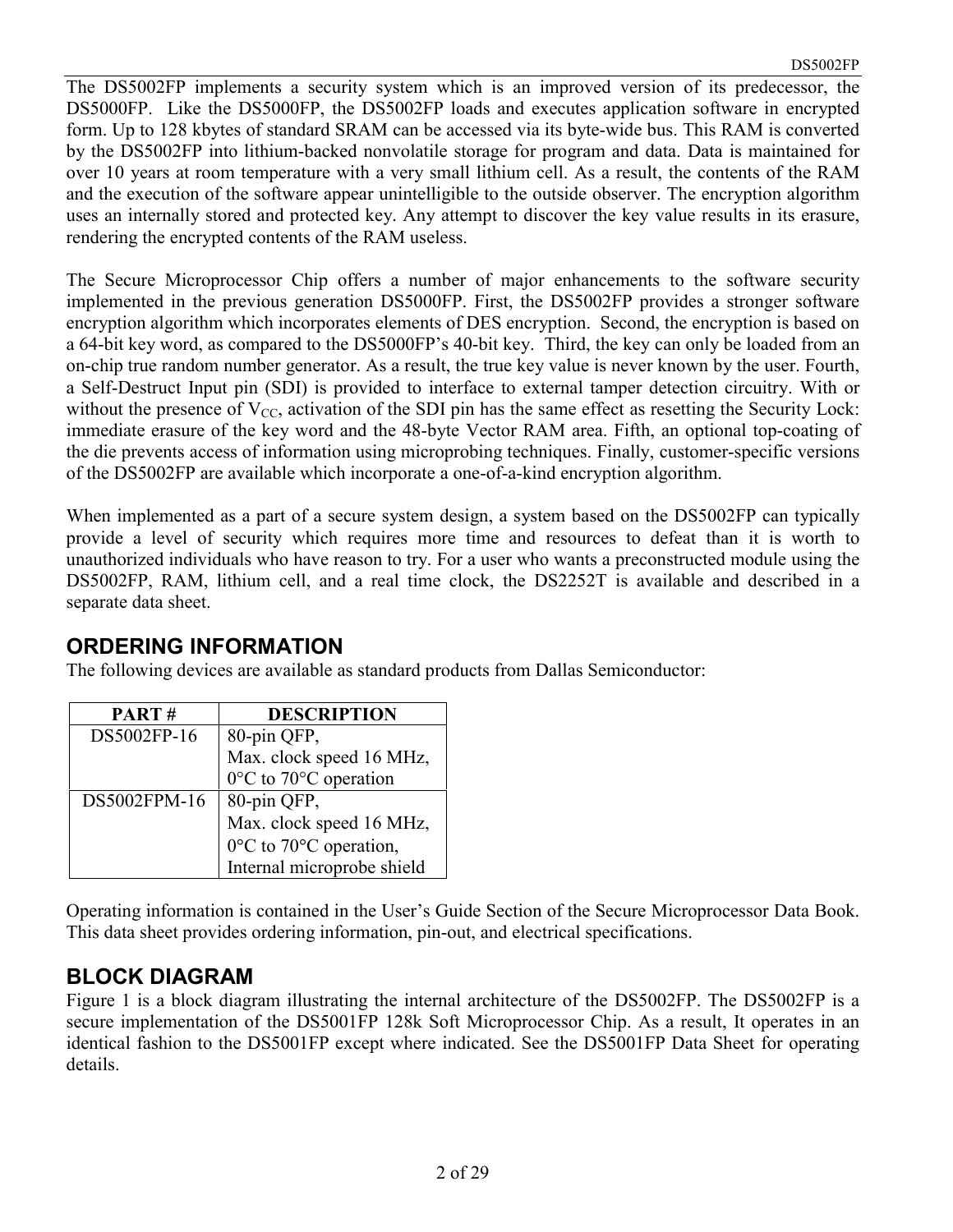#### DS5002FP

# **DS5002FP BLOCK DIAGRAM** Figure 1

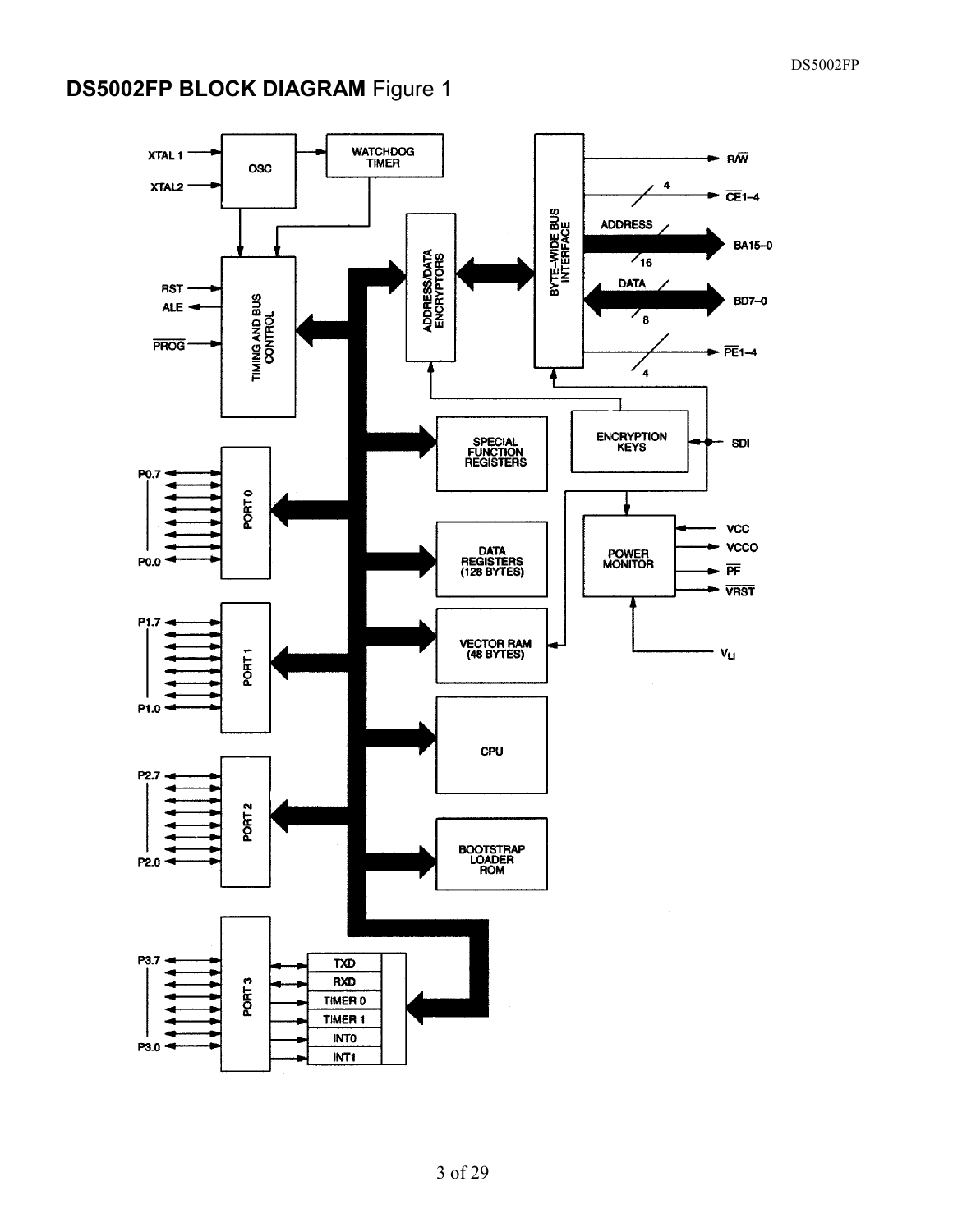| <b>PIN DESCRIPTION</b>            |                                                                                                                                                                                    |
|-----------------------------------|------------------------------------------------------------------------------------------------------------------------------------------------------------------------------------|
| <b>PIN</b>                        | <b>DESCRIPTION</b>                                                                                                                                                                 |
| 11, 9, 7, 5, 1,                   | P0.0 - P0.7. General purpose I/O Port 0. This port is open-drain and can not drive a logic 1. It requires                                                                          |
| 79, 77, 75                        | external pullups. Port 0 is also the multiplexed expanded address/data bus. When used in this mode, it                                                                             |
|                                   | does not require pullups.                                                                                                                                                          |
| 15, 17, 19, 21,<br>25, 27, 29, 31 | P1.0 - P1.7. General purpose I/O Port 1.                                                                                                                                           |
| 49, 50, 51, 56,<br>58, 60, 64, 66 | P2.0 - P2.7. General purpose I/O Port 2. Also serves as the MSB of the expanded address bus.                                                                                       |
| 36                                | <b>P3.0 RXD.</b> General purpose I/O port pin 3.0. Also serves as the receive signal for the on board UART.<br>This pin should <b>NOT</b> be connected directly to a PC COM port.  |
| 38                                | <b>P3.1 TXD.</b> General purpose I/O port pin 3.1. Also serves as the transmit signal for the on board UART.<br>This pin should <b>NOT</b> be connected directly to a PC COM port. |
| 39                                | <b>P3.2</b> INTO. General purpose I/O port pin 3.2. Also serves as the active low External Interrupt 0.                                                                            |
| 40                                | <b>P3.3</b> INT1. General purpose I/O port pin 3.3. Also serves as the active low External Interrupt 1.                                                                            |
| 41                                | P3.4 T0. General purpose I/O port pin 3.4. Also serves as the Timer 0 input.                                                                                                       |
| 44                                | <b>P3.5 T1.</b> General purpose I/O port pin 3.5. Also serves as the Timer 1 input.                                                                                                |
| 45                                | <b>P3.6</b> $\overline{WR}$ . General purpose I/O port pin. Also serves as the write strobe for Expanded bus operation.                                                            |
| 46                                | P3.7 RD. General purpose I/O port pin. Also serves as the read strobe for Expanded bus operation.                                                                                  |
| 34                                | RST - Active high reset input. A logic 1 applied to this pin will activate a reset state. This pin is pulled                                                                       |
|                                   | down internally so this pin can be left unconnected if not used. An RC power-on reset circuit is not                                                                               |
|                                   | needed and is NOT recommended.                                                                                                                                                     |
| 70                                | ALE - Address Latch Enable. Used to de-multiplex the multiplexed expanded address/data bus on port 0.                                                                              |
|                                   | This pin is normally connected to the clock input on a '373 type transparent latch.                                                                                                |
| 47, 48                            | XTAL2, XTAL1. Used to connect an external crystal to the internal oscillator. XTAL1 is the input to an                                                                             |
| 52                                | inverting amplifier and XTAL2 is the output.<br>GND - Logic ground.                                                                                                                |
| 13                                | $V_{CC}$ - +5V                                                                                                                                                                     |
| 12                                | $V_{CCO}$ - V <sub>CC</sub> Output. This is switched between V <sub>CC</sub> and V <sub>LI</sub> by internal circuits based on the level of V <sub>CC</sub> .                      |
|                                   | When power is above the lithium input, power will be drawn from $V_{CC}$ . The lithium cell remains isolated                                                                       |
|                                   | from a load. When $V_{CC}$ is below $V_{LL}$ , the $V_{CC}$ switches to the $V_{LL}$ source. $V_{CC}$ should be connected to                                                       |
|                                   | the $V_{CC}$ pin of an SRAM.                                                                                                                                                       |
| 54                                | $V_{LI}$ - Lithium Voltage Input. Connect to a lithium cell greater than V <sub>LImin</sub> and no greater than V <sub>Limax</sub> as                                              |
|                                   | shown in the electrical specifications. Nominal value is $+3V$ .                                                                                                                   |
| 16, 8, 18, 80,                    | <b>BA14 - 0.</b> Byte-wide address bus bits 14-0. This bus is combined with the non-multiplexed data bus                                                                           |
| 76, 4, 6, 20,<br>24, 26, 28, 30,  | (BD7-0) to access NVSRAM. Decoding is performed using $\overline{CE1}$ through $\overline{CE4}$ . Therefore, BA15 is not                                                           |
| 33, 35, 37                        | actually needed. Read/write access is controlled by $R/\overline{W}$ . BA14-0 connect directly to an 8k, 32k, or 128k                                                              |
|                                   | SRAM. If an 8k RAM is used, BA13 and BA14 will be unconnected. If a 128k SRAM is used, the micro                                                                                   |
|                                   | converts CE2 and CE3 to serve as A16 and A15 respectively.                                                                                                                         |
| 71, 69, 67, 65,                   | BD7 - 0. Byte-wide Data bus bits 7-0. This 8-bit bi-directional bus is combined with the non-multiplexed                                                                           |
| 61, 59, 57, 55                    | address bus (BA14-0) to access NV SRAM. Decoding is performed on $\overline{CE1}$ and $\overline{CE2}$ . Read/write access                                                         |
|                                   | is controlled by $R/\overline{W}$ . BD7-0 connect directly to an SRAM, and optionally to a real-time clock or other<br>peripheral.                                                 |
| 10                                | $\mathbb{R}/\overline{\mathbb{W}}$ - Read/Write. This signal provides the write enable to the SRAMs on the byte-wide bus. It is                                                    |
|                                   | controlled by the memory map and partition. The blocks selected as program (ROM) will be write-                                                                                    |
|                                   | protected.                                                                                                                                                                         |
| 74                                | $\overline{CE1}$ - Chip Enable 1. This is the primary decoded chip enable for memory access on the byte-wide bus. It                                                               |
|                                   | connects to the chip enable input of one SRAM. CEI is lithium-backed. It will remain in a logic high                                                                               |
|                                   | inactive state when $V_{CC}$ falls below $V_{LI}$ .                                                                                                                                |
| $\boldsymbol{2}$                  | $\overline{CE2}$ - Chip Enable 2. This chip enable is provided to access a second 32k block of memory. It connects                                                                 |
|                                   | to the chip enable input of one SRAM. When MSEL=0, the micro converts $\overline{CE2}$ into A16 for a 128k x 8                                                                     |
|                                   | SRAM. $\overline{CE2}$ is lithium-backed and will remain at a logic high when $V_{CC}$ falls below $V_{LL}$ .                                                                      |
| PIN                               | <b>DESCRIPTION</b>                                                                                                                                                                 |
| 63                                | $\overline{CE3}$ - Chip Enable 3. This chip enable is provided to access a third 32k block of memory. It connects to                                                               |
|                                   |                                                                                                                                                                                    |
|                                   | the chip enable input of one SRAM. When MSEL=0, the micro converts CE3 into A15 for a 128k x 8                                                                                     |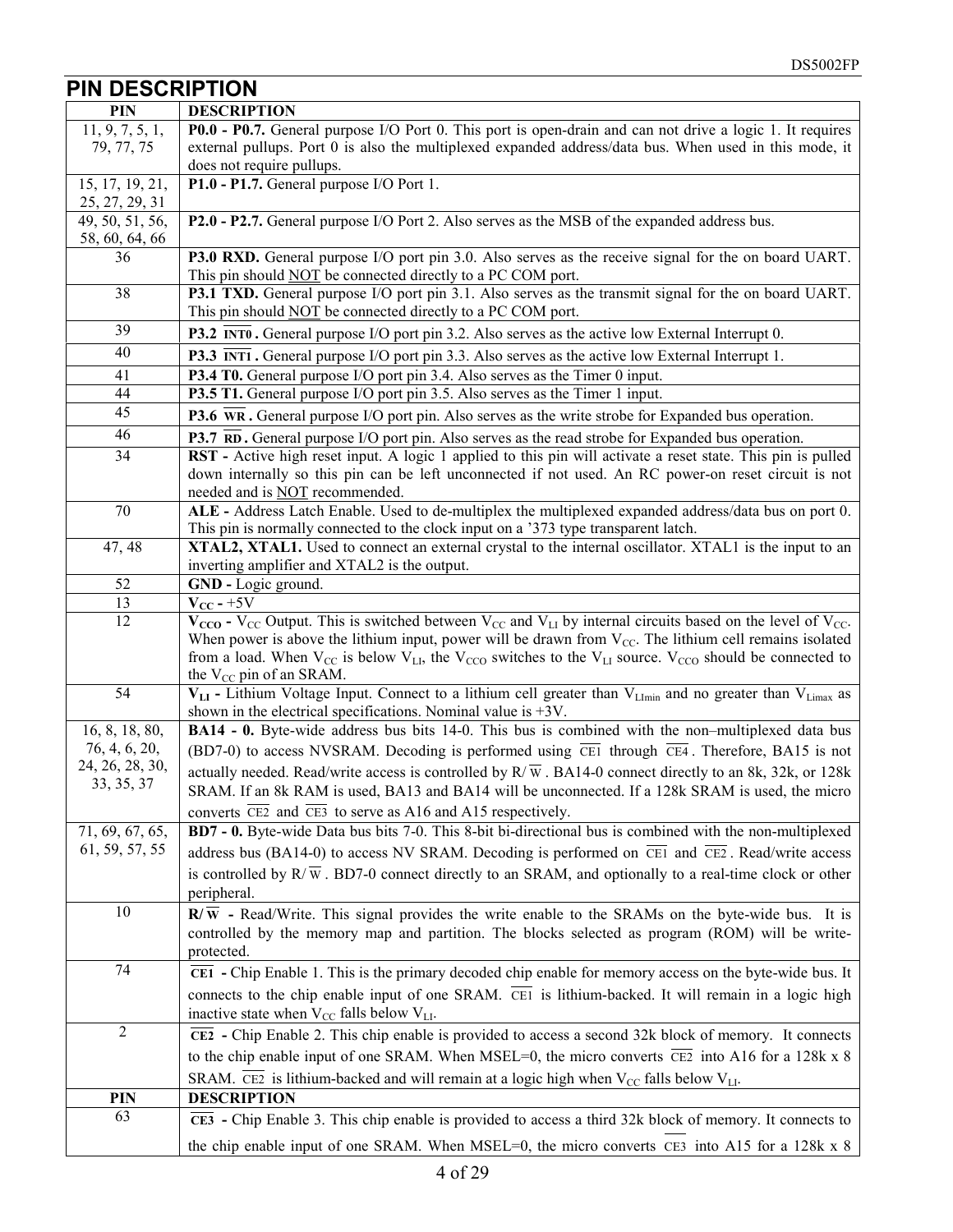|        | SRAM. $\overline{CE3}$ is lithium-backed and will remain at a logic high when $V_{CC}$ falls below $V_{LL}$ .                                                                                                                                                                                                                                                                                                                                                                                                      |
|--------|--------------------------------------------------------------------------------------------------------------------------------------------------------------------------------------------------------------------------------------------------------------------------------------------------------------------------------------------------------------------------------------------------------------------------------------------------------------------------------------------------------------------|
| 62     | $\overline{CE4}$ - Chip Enable 4. This chip enable is provided to access a fourth 32k block of memory. It connects to<br>the chip enable input of one SRAM. When MSEL=0, this signal is unused. $\overline{CE4}$ is lithium-backed and<br>will remain at a logic high when $V_{CC}$ falls below $V_{LI}$ .                                                                                                                                                                                                         |
| 78     | PEI - Peripheral Enable 1. Accesses data memory between addresses 0000h and 3FFFh when the PES bit<br>is set to a logic 1. Commonly used to chip enable a byte-wide real time clock such as the DS1283. $\overline{PE1}$ is<br>lithium-backed and will remain at a logic high when $V_{CC}$ falls below $V_{LL}$ . Connect PEI to battery-backed<br>functions only.                                                                                                                                                |
| 3      | PEZ - Peripheral Enable 2. Accesses data memory between addresses 4000h and 7FFFh when the PES bit<br>is set to a logic 1. $\overline{PE2}$ is lithium-backed and will remain at a logic high when $V_{CC}$ falls below $V_{LL}$ .<br>Connect PE2 to battery-backed functions only.                                                                                                                                                                                                                                |
| 22     | PE3 - Peripheral Enable 3. Accesses data memory between addresses 8000h and BFFFh when the PES bit<br>is set to a logic 1. $\overline{PE3}$ is not lithium-backed and can be connected to any type of peripheral function. If<br>connected to a battery-backed chip, it will need additional circuitry to maintain the chip enable in an<br>inactive state when $V_{CC}$ < $V_{LL}$ .                                                                                                                              |
| 23     | PE4 - Peripheral Enable 4. Accesses data memory between addresses C000h and FFFFh when the PES bit<br>is set to a logic 1. $\overline{PE4}$ is not lithium-backed and can be connected to any type of peripheral function. If<br>connected to a battery-backed chip, it will need additional circuitry to maintain the chip enable in an<br>inactive state when $V_{\rm CC}$ < $V_{\rm LI}$ .                                                                                                                      |
| 32     | $\overline{PROG}$ - Invokes the Bootstrap Loader on a falling edge. This signal should be debounced so that only<br>one edge is detected. If connected to ground, the micro will enter Bootstrap loading on power-up. This<br>signal is pulled up internally.                                                                                                                                                                                                                                                      |
| 42     | VRST - This I/O pin (open drain with internal pullup) indicates that the power supply ( $V_{CC}$ ) has fallen<br>below the V <sub>CCmin</sub> level and the micro is in a reset state. When this occurs, the DS5002FP will drive this<br>pin to a logic 0. Because the micro is lithium-backed, this signal is guaranteed even when $V_{\text{CC}} = 0V$ .<br>Because it is an I/O pin, it will also force a reset if pulled low externally. This allows multiple parts to<br>synchronize their power-down resets. |
| 43     | $\overline{PF}$ - This output goes to a logic 0 to indicate that the micro has switched to lithium backup. This<br>corresponds to $V_{CC}$ < $V_{LL}$ . Because the micro is lithium-backed, this signal is guaranteed even when $V_{CC}$<br>$=0V$ . The normal application of this signal is to control lithium powered current to isolate battery-backed<br>functions from non-battery-backed functions.                                                                                                         |
| 14     | MSEL - Memory select. This signal controls the memory size selection. When MSEL= +5V, the<br>DS5002FP expects to use 32k x 8 SRAMs. When MSEL = 0V, the DS5002FP expects to use a 128k x 8<br>SRAM. MSEL must be connected regardless of partition, mode, etc.                                                                                                                                                                                                                                                     |
| 53     | <b>SDI</b> – Self-Destruct Input. An active high on this pin causes an unlock procedure. This results in the<br>destruction of Vector RAM, Encryption Keys, and the loss of power from $V_{CCO}$ . This pin should be<br>grounded if not used.                                                                                                                                                                                                                                                                     |
| $72\,$ | $\overline{\text{CEIN}}$ - This is a non-battery-backed version of $\overline{\text{CEI}}$ . It is not generally useful since the DS5002FP can<br>not be used with EPROM due to its encryption.                                                                                                                                                                                                                                                                                                                    |
| 73     | NC - Do not connect.                                                                                                                                                                                                                                                                                                                                                                                                                                                                                               |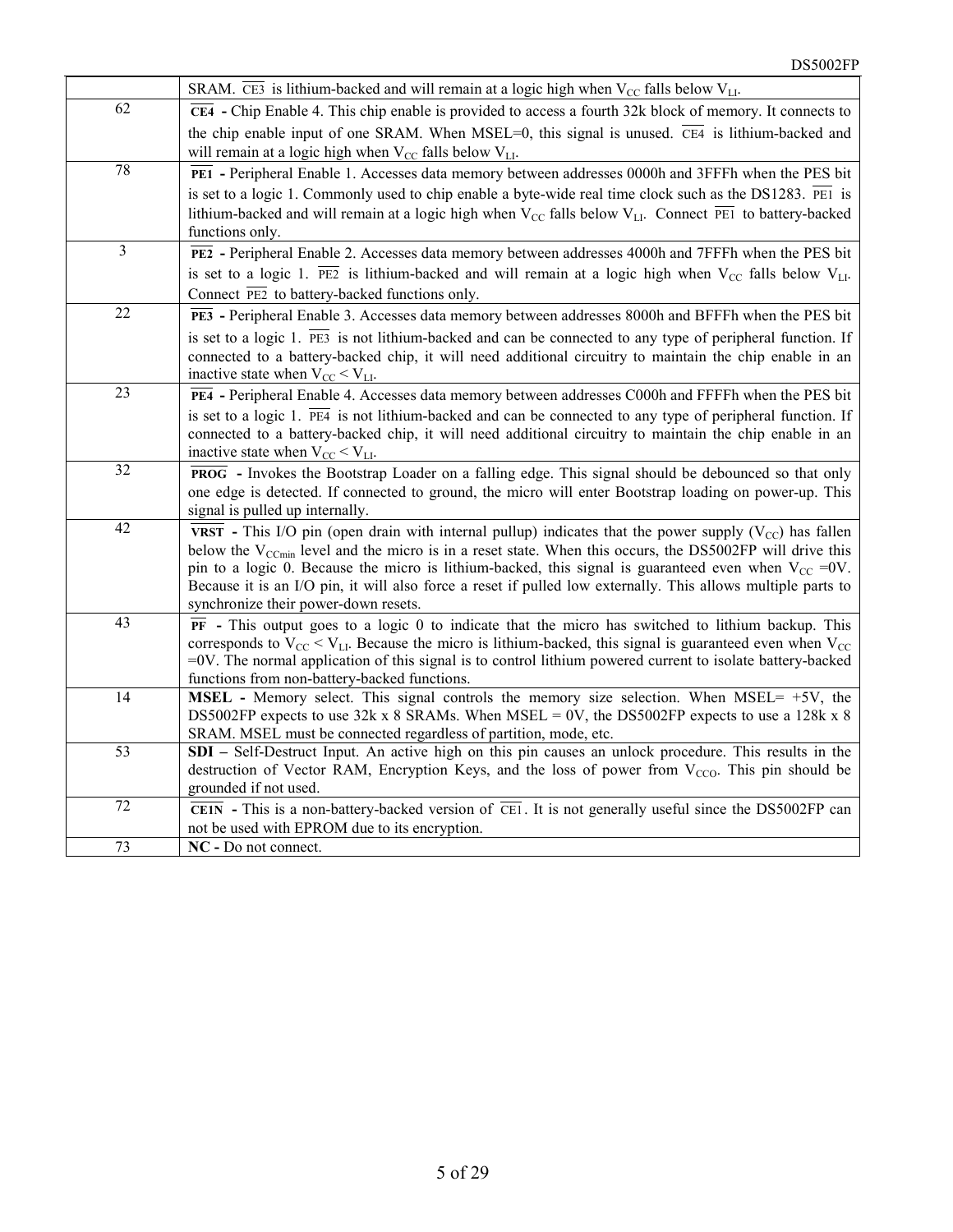#### **SECURE OPERATION OVERVIEW**

The DS5002FP incorporates encryption of the activity on its byte-wide address/data bus to prevent unauthorized access to the program and data information contained in the nonvolatile RAM. Loading an application program in this manner is performed via the Bootstrap Loader using the general sequence described below:

- 1. Clear Security Lock.
- 2. Set memory map configuration as for DS5001FP.
- 3. Load application software.
- 4. Set Security Lock.
- 5. Exit Loader.

Loading of application software into the program/data RAM is performed while the DS5002FP is in its Bootstrap Load mode. Loading is only possible when the Security Lock is clear. If the Security Lock has previously set, then it must be cleared by issuing the "Z" command from the Bootstrap Loader. Resetting the Security Lock instantly clears the previous key word and the contents of the Vector RAM. In addition, the Bootstrap ROM writes 0s into the first 32k of external RAM.

The user's application software is loaded into external CMOS SRAM via the "L" command in "scrambled" form through on-chip encryptor circuits. Each external RAM address is an encrypted representation of an on-chip logical address. Thus, the sequential instructions of an ordinary program or data table are stored non-sequentially in RAM memory. The contents of the program/data RAM are also encrypted. Each byte in RAM is encrypted by a key- and address-dependent encryptor circuit such that identical bytes are stored as different values in different memory locations.

The encryption of the program/data RAM is dependent on an on-chip 64-bit key word. The key is loaded by the ROM firmware just prior to the time that the application software is loaded, and is retained as nonvolatile information in the absence of  $V_{CC}$  by the lithium backup circuits. After loading is complete, the key is protected by setting the on-chip Security Lock, which is also retained as nonvolatile information in the absence of  $V_{CC}$ . Any attempt to tamper with the key word and thereby gain access to the true program/data RAM contents results in the erasure of the key word as well as the RAM contents.

During execution of the application software, logical addresses on the DS5002FP that are generated from the program counter or data pointer registers are encrypted before they are presented on the byte-wide address bus. Opcodes and data are read back and decrypted before they are operated on by the CPU. Similarly, data values written to the external nonvolatile RAM storage during program execution are encrypted before they are presented on the byte-wide data bus during the write operation. This encryption/decryption process is performed in real time such that no execution time is lost as compared to the non-encrypted DS5001FP or 8051 running at the same clock rate. As a result, operation of the encryptor circuitry is transparent to the application software.

Unlike the DS5000FP, the DS5002FP chip's security feature is always enabled.

#### **SECURITY CIRCUITRY**

The on-chip functions associated with the DS5002FP's software security feature are depicted in Figure 2. Encryption logic consists of an address encryptor and a data encryptor. Although each encryptor uses its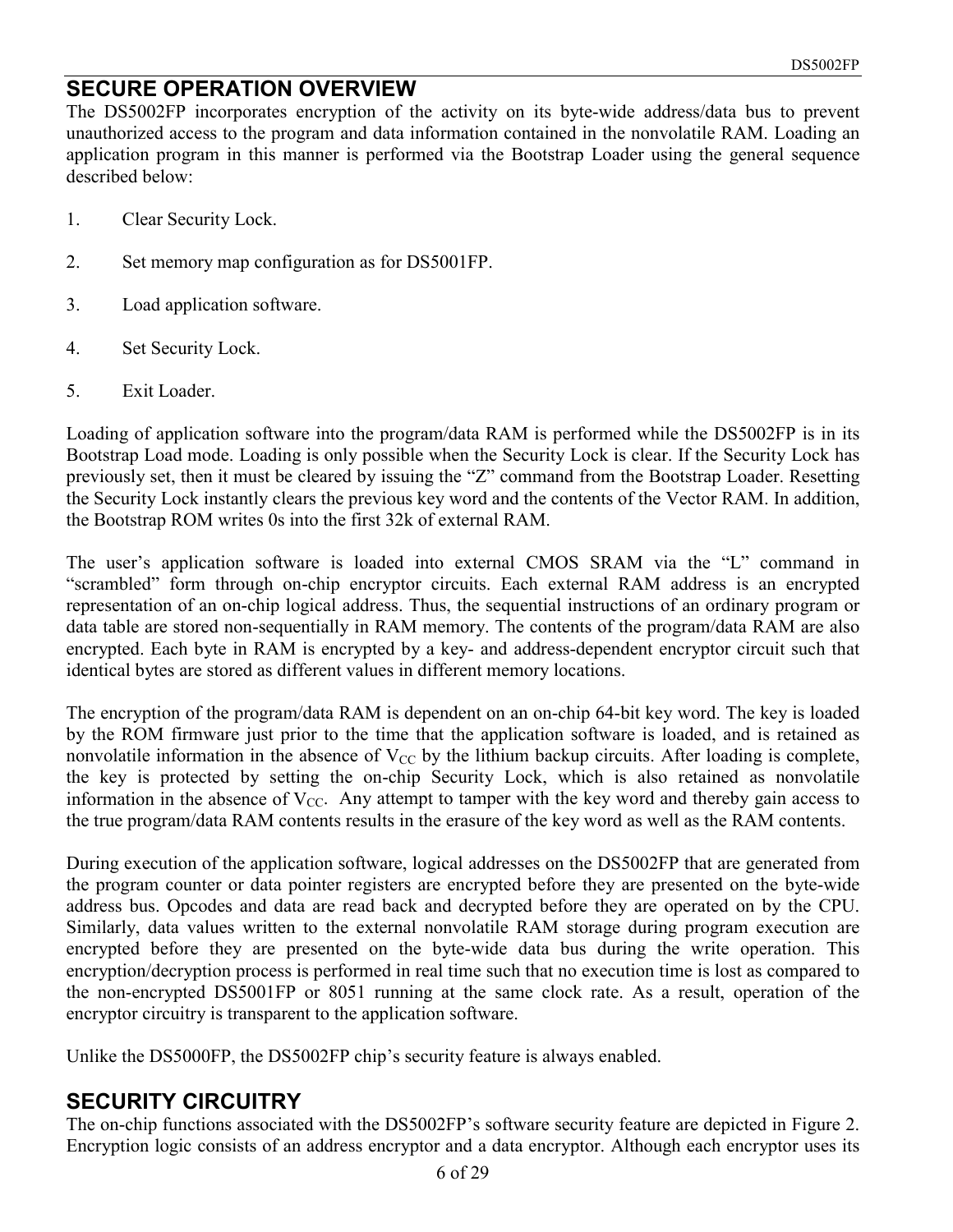own algorithm for encrypting data, both depend on the 64-bit key word which is contained in the Encryption Key registers. Both the encryptors operate during loading of the application software and also during its execution.



#### **DS5002FP SECURITY CIRCUITRY** Figure 2

The address encryptor translates each "logical" address, i.e., the normal sequence of addresses that are generated in the logical flow of program execution, into an encrypted address (or "physical" address) at which the byte is actually stored. Each time a logical address is generated, either during program loading or during program execution, the address encryptor circuitry uses the value of the 64-bit key word and of the address itself to form the physical address which will be presented on the address lines of the RAM. The encryption algorithm is such that there is one and only one physical address for every possible logical address. The address encryptor operates over the entire memory range which is configured during Bootstrap Loading for access on the byte-wide bus.

As Bootstrap Loading of the application software is performed, the data encryptor logic transforms the opcode, operand, or data byte at any given memory location into an encrypted representation. As each byte is read back to the CPU during program execution, the internal data encryptor restores it to its original value. When a byte is written to the external nonvolatile program/ data RAM during program execution, that byte is stored in encrypted form as well. The data encryption logic uses the value of the 64-bit key, the logical address to which the data is being written, and the value of the data itself to form the encrypted data which is written to the nonvolatile program/data RAM. The encryption algorithm is repeatable, such that for a given data value, Encryption Key value, and logical address the encrypted byte will always be the same. However, there are many possible encrypted data values for each possible true data value due to the algorithm's dependency on the values of the logical address and Encryption Key.

When the application software is executed, the internal CPU of the DS5002FP operates as normal. Logical addresses are calculated for opcode fetch cycles and also data read and write operations. The DS5002FP has the ability to perform address encryption on logical addresses as they are generated internally during the normal course of program execution. In a similar fashion, data is manipulated by the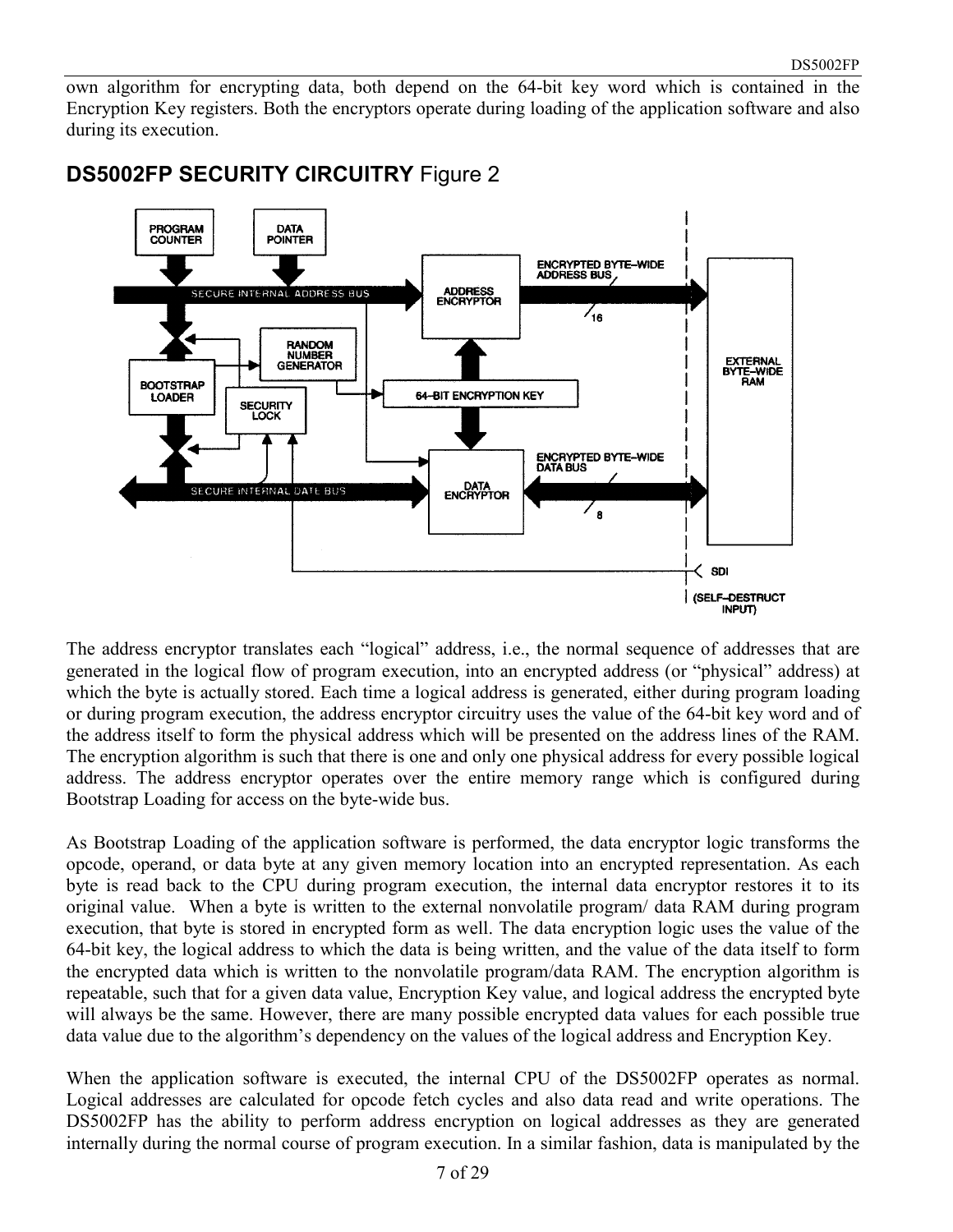CPU in its true representation. However, it is also encrypted when it is written to the external program/data RAM, and is restored to its original value when it is read back.

When an application program is stored in the format described above, it is virtually impossible to disassemble opcodes or to convert data back into its true representation. Address encryption has the effect that the opcodes and data are not stored in the contiguous form in which they were assembled, but rather in seemingly random locations in memory. This in itself makes it virtually impossible to determine the normal flow of the program. As an added protection measure, the address encryptor also generates "dummy" read access cycles whenever time is available during program execution.

#### **DUMMY READ CYCLES**

Like the DS5000FP, the DS5002FP generates a "dummy" read access cycle to non-sequential addresses in external RAM memory whenever time is available during program execution. This action has the effect of further complicating the task of determining the normal flow of program execution. During these pseudo-random dummy cycles, the RAM is read to all appearances, but the data is not used internally. Through the use of a repeatable exchange of dummy and true read cycles, it is impossible to distinguish a dummy cycle from a real one.

#### **ENCRYPTION ALGORITHM**

The DS5002FP incorporates a proprietary algorithm implemented in hardware which performs the scrambling of address and data on the byte-wide bus to the static RAM. This algorithm has been greatly strengthened with respect to its DS5000FP predecessor. Improvements include:

- 1. 64-bit Encryption Key.
- 2. Incorporation of DES-like operations to provide a greater degree of nonlinearity.
- 3. Customizable encryption.

The encryption circuitry uses a 64-bit key value (compared to the DS5000FP's 40-bit key) which is stored on the DS5002FP die and protected by the Security Lock function described below. In addition, the algorithm has been strengthened to incorporate certain operations used in DES encryption, so that the encryption of both the addresses and data is highly nonlinear. Unlike the DS5000FP, the encryption circuitry in the DS5002FP is always enabled.

Dallas Semiconductor can customize the encryption circuitry by laser programming the die to insure that a unique encryption algorithm is delivered to the customer. In addition, the customer-specific version can be branded as specified by the customer. Please contact Dallas Semiconductor for ordering information of customer-specific versions.

#### **ENCRYPTION KEY**

As described above, the on-chip 64-bit Encryption Key is the basis of both the address and data encryptor circuits. The DS5002FP provides a key management system which is greatly improved over the DS5000FP. The DS5002FP does not give the user the ability to select a key. Instead, when the loader is given certain commands, the key is set based on the value read from an on-chip hardware random number generator. This action is performed just prior to actually loading the code into the external RAM. This scheme prevents characterization of the encryption algorithm by continuously loading new, known keys. It also frees the user from the burden of protecting the key selection process.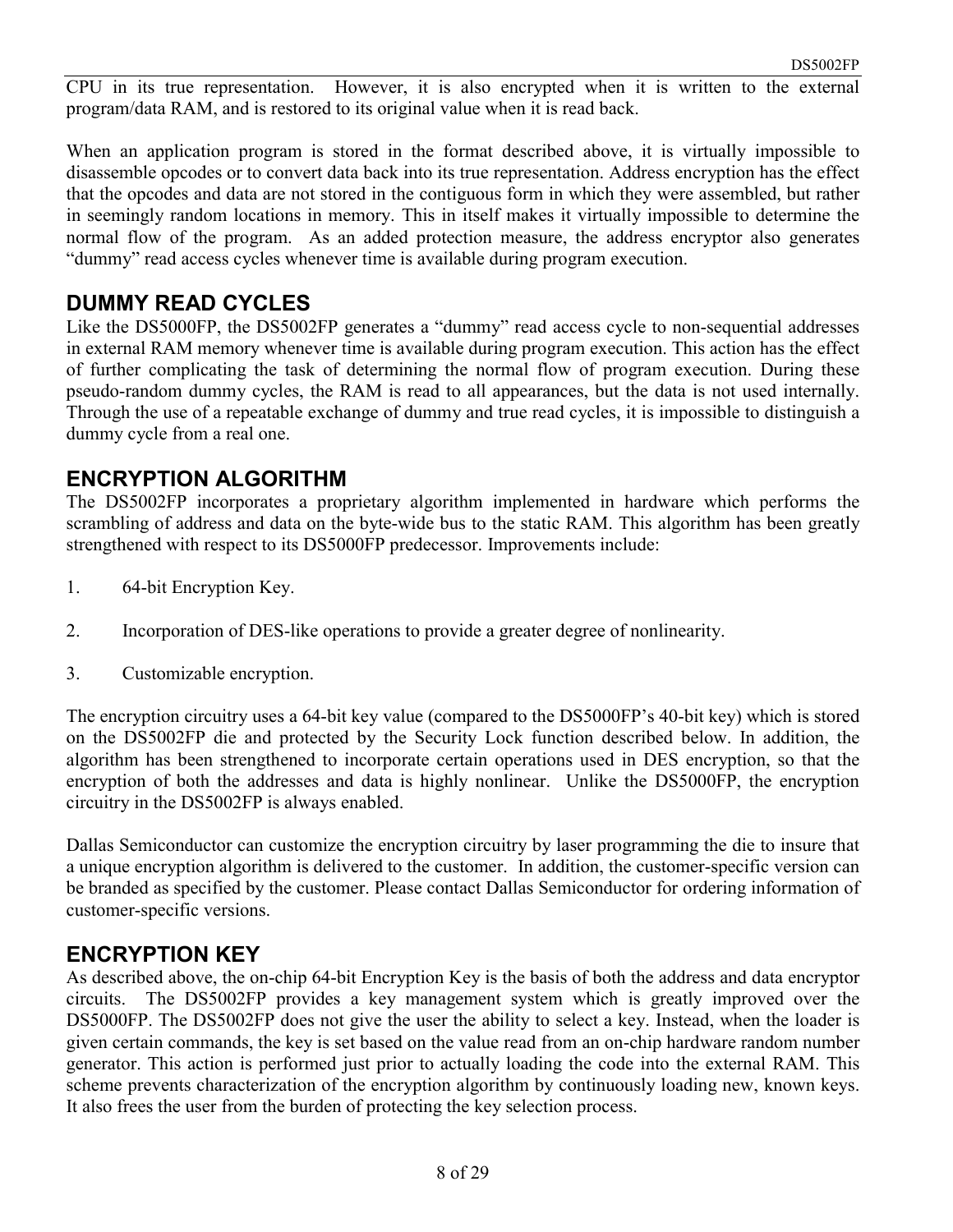The random number generator circuit uses the asynchronous frequency differences of two internal ring oscillator and the processor master clock (determined by XTAL1 and XTAL2). As a result, a true random number is produced.

#### **VECTOR RAM**

A 48-byte Vector RAM area is incorporated on-chip, and is used to contain the reset and interrupt vector code in the DS5002FP. It is included in the architecture to help insure the security of the application program.

If reset and interrupt vector locations were accessed from the external nonvolatile program/data RAM during the execution of the program, then it would be possible to determine the encrypted value of known addresses. This could be done by forcing an interrupt or reset condition and observing the resulting addresses on the byte-wide address/data bus. For example, it is known that when a hardware reset is applied the logical program address is forced to location 0000H and code is executed starting from this location. It would then be possible to determine the encrypted value (or physical address) of the logical address value 0000H by observing the address presented to the external RAM following a hardware reset. Interrupt vector address relationships could be determined in a similar fashion. By using the on-chip Vector RAM to contain the interrupt and reset vectors, it is impossible to observe such relationships. Although it is very unlikely that an application program could be deciphered by observing vector address relationships, the Vector RAM eliminates this possibility. Note that the dummy accesses mentioned above are conducted while fetching from Vector RAM.

The Vector RAM is automatically loaded with the user's reset and interrupt vectors during bootstrap loading.

#### **SECURITY LOCK**

Once the application program has been loaded into the DS5002FP's NV RAM, the Security Lock may be enabled by issuing the "Z" command in the Bootstrap Loader. While the Security Lock is set, no further access to program/ data information is possible via the on-chip ROM. Access is prevented by both the Bootstrap Loader firmware and the DS5002FP encryptor circuits.

Access to the NVRAM may only be regained by clearing the Security Lock via the "U" command in the Bootstrap Loader. This action triggers several events which defeat tampering. First, the Encryption Key is instantaneously erased. Without the Encryption Key, the DS5002FP is no longer able to decrypt the contents of the RAM. Therefore, the application software can no longer be correctly executed, nor can it be read back in its true form via the Bootstrap Loader. Second, the Vector RAM area is also instantaneously erased, so that the reset and vector information is lost. Third, the Bootstrap Loader firmware sequentially erases the encrypted RAM area. Lastly, the loader creates and loads a new random key.

The Security Lock bit itself is constructed using a multiple-bit latch which is interlaced for self-destruct in the event of tampering. The lock is designed to set-up a "domino-effect" such that erasure of the bit will result in an unstoppable sequence of events that clears critical data including Encryption Key and Vector RAM. In addition, this bit is protected from probing by the top-coating feature mentioned below.

#### **SELF-DESTRUCT INPUT**

The Self-Destruct Input (SDI) pin is an active high input which is used to reset the Security Lock in response to an external event. The SDI input is intended to be used with external tamper detection circuitry. It can be activated with or without operating power applied to the  $V_{CC}$  pin. Activation of the SDI pin instantly resets the Security Lock and causes the same sequence of events described above for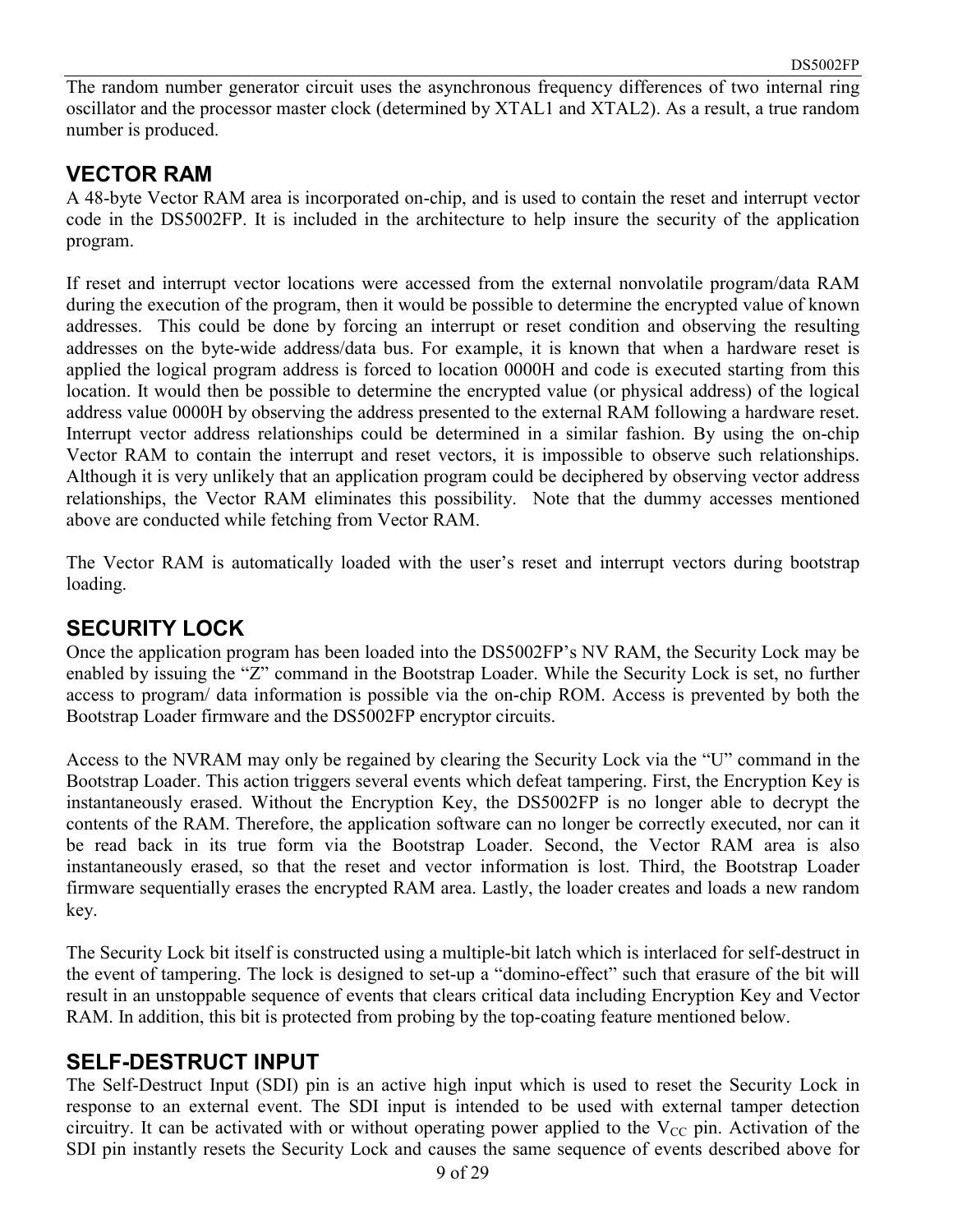this action. In addition, power is momentarily removed from the byte-wide bus interface including the  $V_{CCO}$  pin, resulting in the loss of data in external RAM.

#### **TOP LAYER COATING**

The DS5002FPM is provided with a special top-layer coating that is designed to prevent a probe attack. This coating is implemented with second-layer metal added through special processing of the microcontroller die. This additional layer is not a simple sheet of metal, but rather a complex layout that is interwoven with power and ground, which are in turn connected to logic for the Encryption Key and the Security Lock. As a result, any attempt to remove the layer or probe through it will result in the erasure of the Security Lock and/or the loss of Encryption Key bits.

#### **BOOTSTRAP LOADING**

Initial loading of application software into the DS5002FP is performed by firmware within the on-chip Bootstrap Loader communicating with a PC via the on-chip serial port in a manner which is almost identical to that for the DS5001FP. The user should consult the DS5001FP data sheet as a basis of operational characteristics of this firmware. Certain differences in loading procedure exist in order to support the security feature. These differences are documented below. Table 1 summarizes the commands accepted by the bootstrap loader.

When the Bootstrap Loader is invoked, portions of the 128-byte scratchpad RAM area are automatically overwritten with zeroes, and then used for variable storage for the bootstrap firmware. Also, a set of 8 bytes are generated using the random number generator circuitry and are saved as a potential word for the 64-bit Encryption Key.

Any read or write operation to the DS5002FP's external program/data SRAM can only take place if the Security Lock bit is in a cleared state. Therefore, the first step which is taken in the loading of a program should be the clearing of the Security Lock bit through the "U" command.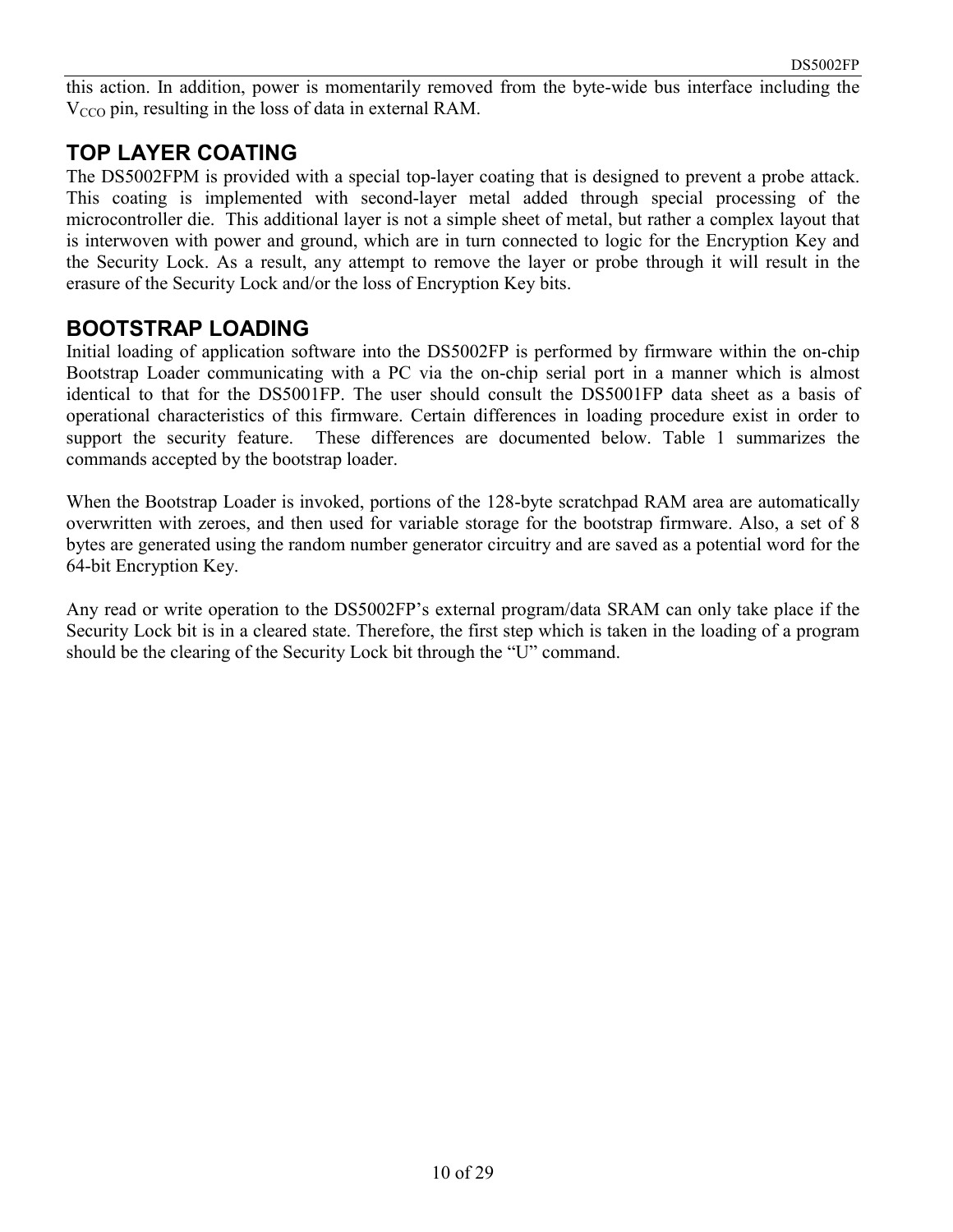|                | <b>DS5002FP SERIAL BOOTSTRAP LOADER COMMANDS Table 1</b>     |  |  |  |  |  |  |
|----------------|--------------------------------------------------------------|--|--|--|--|--|--|
| <b>COMMAND</b> | <b>FUNCTION</b>                                              |  |  |  |  |  |  |
| $\mathcal{C}$  | Return CRC-16 of the program/data NV RAM                     |  |  |  |  |  |  |
| D              | Dump Intel Hex file                                          |  |  |  |  |  |  |
| F              | Fill program/data NV RAM                                     |  |  |  |  |  |  |
| G              | Get data from P1, P2, and P3                                 |  |  |  |  |  |  |
| I              | N/A on the DS5002FP                                          |  |  |  |  |  |  |
| $\mathbf{L}$   | Load Intel Hex file                                          |  |  |  |  |  |  |
| M              | Toggle modem available bit                                   |  |  |  |  |  |  |
| N              | Set Freshness Seal - All program and data will be lost       |  |  |  |  |  |  |
| P              | Put data into P0, P1, P2, and P3                             |  |  |  |  |  |  |
| R              | Read status of NVSFRs (MCON, RPCTL, MSL, CALIB)              |  |  |  |  |  |  |
| T              | Trace (echo) incoming Intel Hex code                         |  |  |  |  |  |  |
| U              | Clear Security Lock                                          |  |  |  |  |  |  |
| V              | Verify program/data NV RAM with incoming Intel Hex data      |  |  |  |  |  |  |
| W              | Write Special Function Registers - (MCON, RPCTL, MSL, CALIB) |  |  |  |  |  |  |
| Z              | Set Security Lock                                            |  |  |  |  |  |  |

Execution of certain Bootstrap Loader commands will result in the loading of the newly generated 64-bit random number into the Encryption Key word. These commands are as follows:

| Fill   | F            |
|--------|--------------|
| Load   | L            |
| Dump   | D            |
| Verify | $\mathbf{V}$ |
| CRC    |              |

Execution of the Fill and Load commands will result in the data loaded into the NV RAM in an encrypted form determined by the value of the newly-generated key word. The subsequent execution of the Dump command within the same bootstrap session will cause the contents of the encrypted RAM to be read out and transmitted back to the host PC in decrypted form. Similarly, execution of the Verify command within the same bootstrap session will cause the incoming absolute hex data to be compared against the true contents of the encrypted RAM, and the CRC command will return the CRC value calculated from the true contents of the encrypted RAM. As long as any of the above commands are executed within the same bootstrap session, the loaded key value will remain the same and contents of the encrypted program/data NV RAM may be read or written normally and freely until the Security Lock bit is set.

When the Security Lock bit is set using the Z command, no further access to the true RAM contents is possible using any bootstrap command or by any other means.

### **INSTRUCTION SET**

The DS5002FP executes an instruction set that is object code-compatible with the industry standard 8051 microcontroller. As a result, software development packages such as assemblers and compilers that have been written for the 8051 are compatible with the DS5002FP. A complete description of the instruction set and operation are provided in the User's Guide section of the Secure Microcontroller Data Book.

Also note that the DS5002FP is embodied in the DS2252T module. The DS2252T combines the DS5002FP with between 32k and 128k of SRAM, a lithium cell, and a real time clock. This is packaged in a 40-pin SIMM module.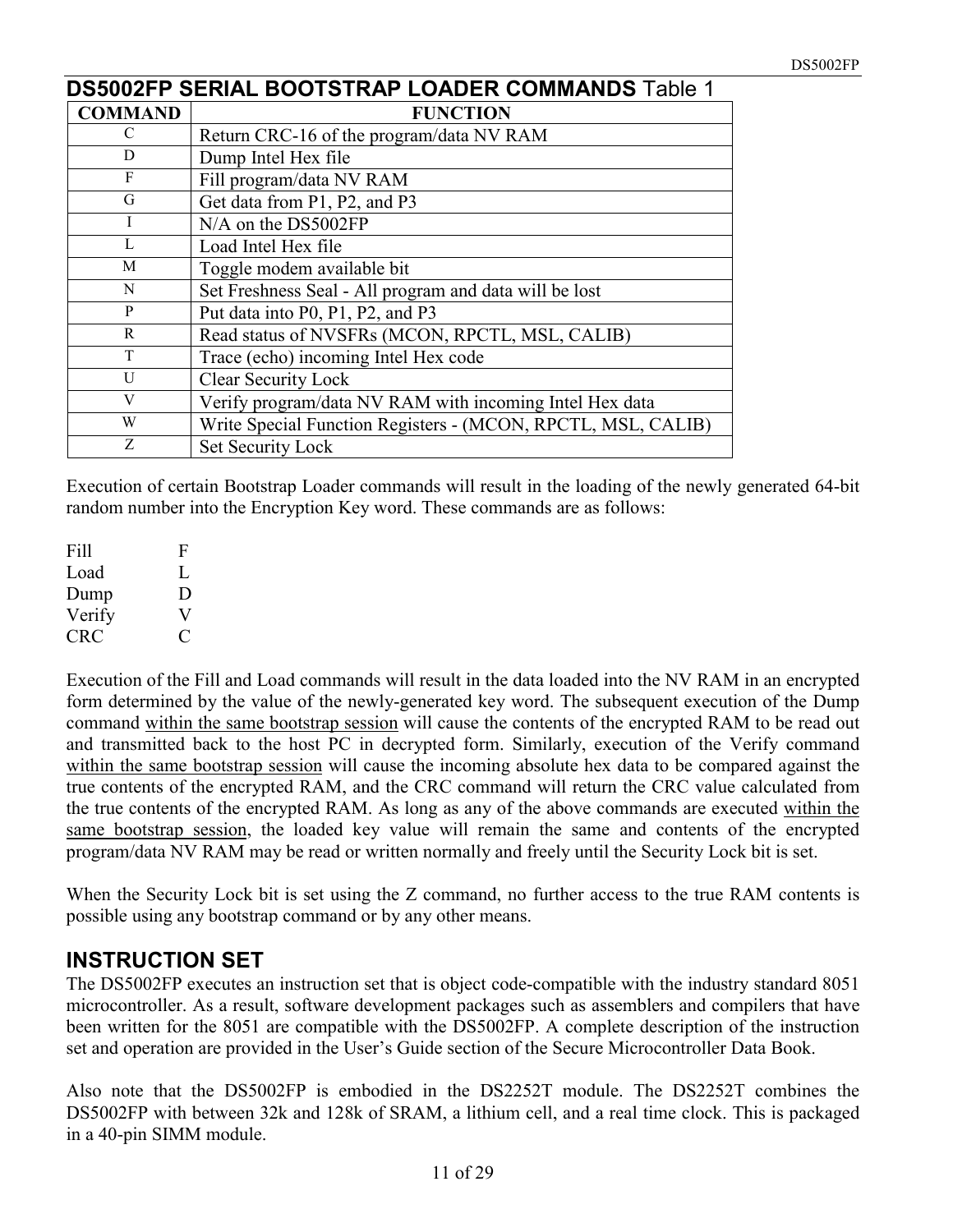#### **MEMORY ORGANIZATION**

Figure 3 illustrates the memory map accessed by the DS5002FP. The entire 64k of program and 64k of data are potentially available to the byte-wide bus. This preserves the I/O ports for application use. The user controls the portion of memory that is actually mapped to the byte-wide bus by selecting the program range and data range. Any area not mapped into the NV RAM is reached via the expanded bus on ports 0 and 2. An alternate configuration allows dynamic partitioning of a 64k space as shown in Figure 4. Selecting PES=1 provides another 64k of potential data storage or memory mapped peripheral space as shown in Figure 5. These selections are made using Special Function Registers. The memory map and its controls are covered in detail in the User's Guide section of the Secure Microcontroller Data Book.

#### **DS5002FP MEMORY MAP IN NON-PARTITIONABLE MODE (PM=1)** Figure 3

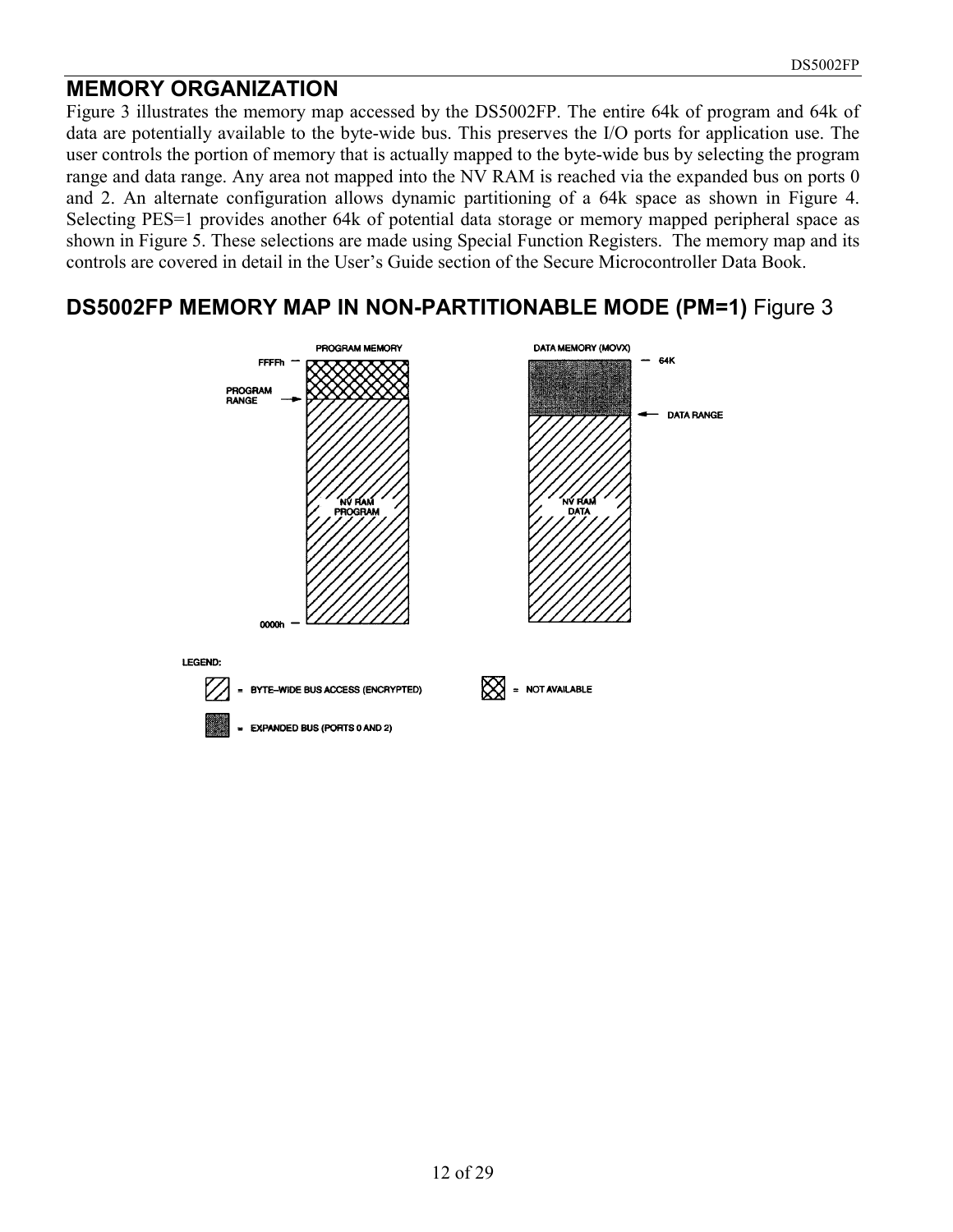# **DS5002FP MEMORY MAP IN PARTITIONABLE MODE (PM=0)** Figure 4



# **DS5002FP MEMORY MAP WITH PES=1** Figure 5

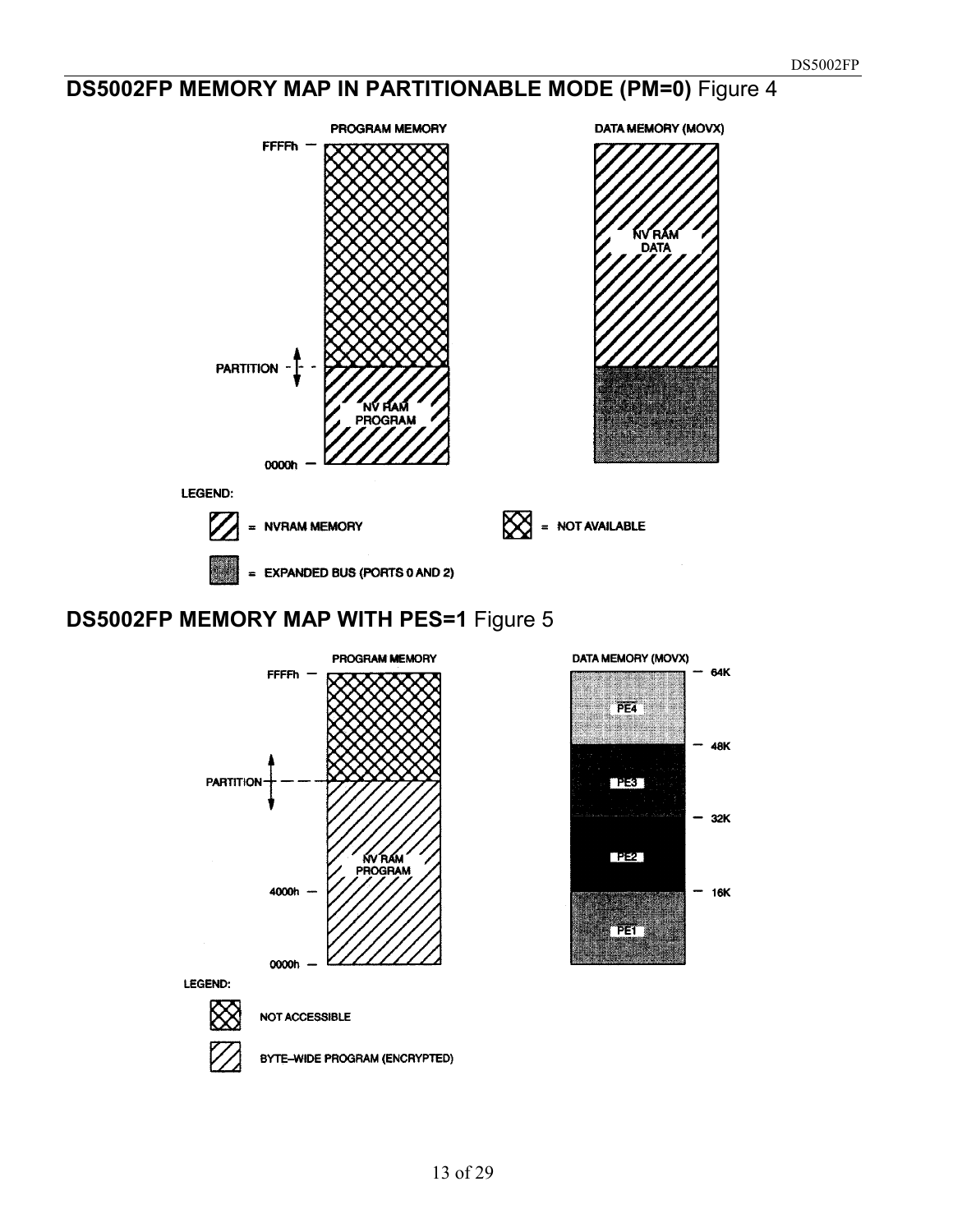Figure 6 illustrates a typical memory connection for a system using a 128-kbyte SRAM. Note that in this configuration, both program and data are stored in a common RAM chip Figure 7 shows a similar system with using two 32-kbyte SRAMs. The byte-wide address bus connects to the SRAM address lines. The bi-directional byte-wide data bus connects the data I/O lines of the SRAM.



#### **DS5002FP CONNECTION TO 128k X 8 SRAM** Figure 6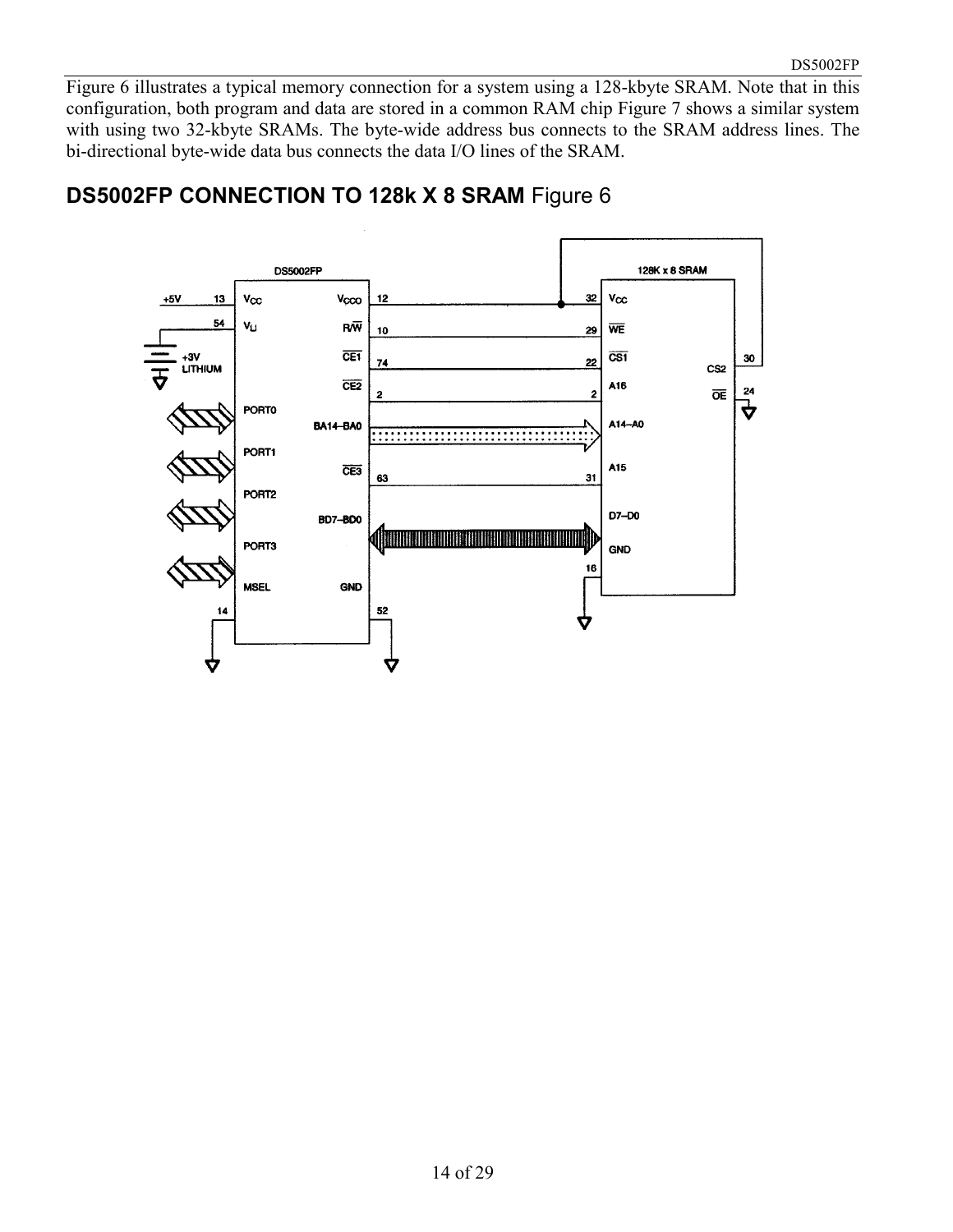#### **DS5002FP CONNECTION TO 64K X 8 SRAM** Figure 7



#### **POWER MANAGEMENT**

The DS5002FP monitors  $V_{CC}$  to provide power-fail reset, early warning power-fail interrupt, and switch over to lithium backup. It uses an internal band-gap reference in determining the switch points. These are called  $V_{PFW}$ ,  $V_{CCMIN}$ , and  $V_{LI}$  respectively. When  $V_{CC}$  drops below  $V_{PFW}$ , the DS5002FP will perform an interrupt vector to location 2Bh if the power-fail warning was enabled. Full processor operation continues regardless. When power falls further to  $V_{\text{CCMIN}}$ , the DS5002FP invokes a reset state. No further code execution will be performed unless power rises back above  $V_{\text{CCMIN}}$ . All decoded chip enables and the R/W signal go to an inactive (logic 1) state.  $V_{CC}$  is still the power source at this time. When  $V_{CC}$  drops further to below  $V_{LL}$ , internal circuitry will switch to the lithium cell for power. The majority of internal circuits will be disabled and the remaining nonvolatile states will be retained. Any devices connected  $V_{\rm CCO}$  will be powered by the lithium cell at this time.  $V_{\rm CCO}$  will be at the lithium battery voltage less a diode drop. This drop will vary depending on the load. Low-power SRAMs should be used for this reason. When using the DS5002FP, the user must select the appropriate battery to match the RAM data retention current and the desired backup lifetime. Note that the lithium cell is only loaded when  $V_{CC}$  $V_{LL}$ . The User's Guide has more information on this topic. The trip points  $V_{CCMIN}$  and  $V_{PFW}$  are listed in the electrical specifications.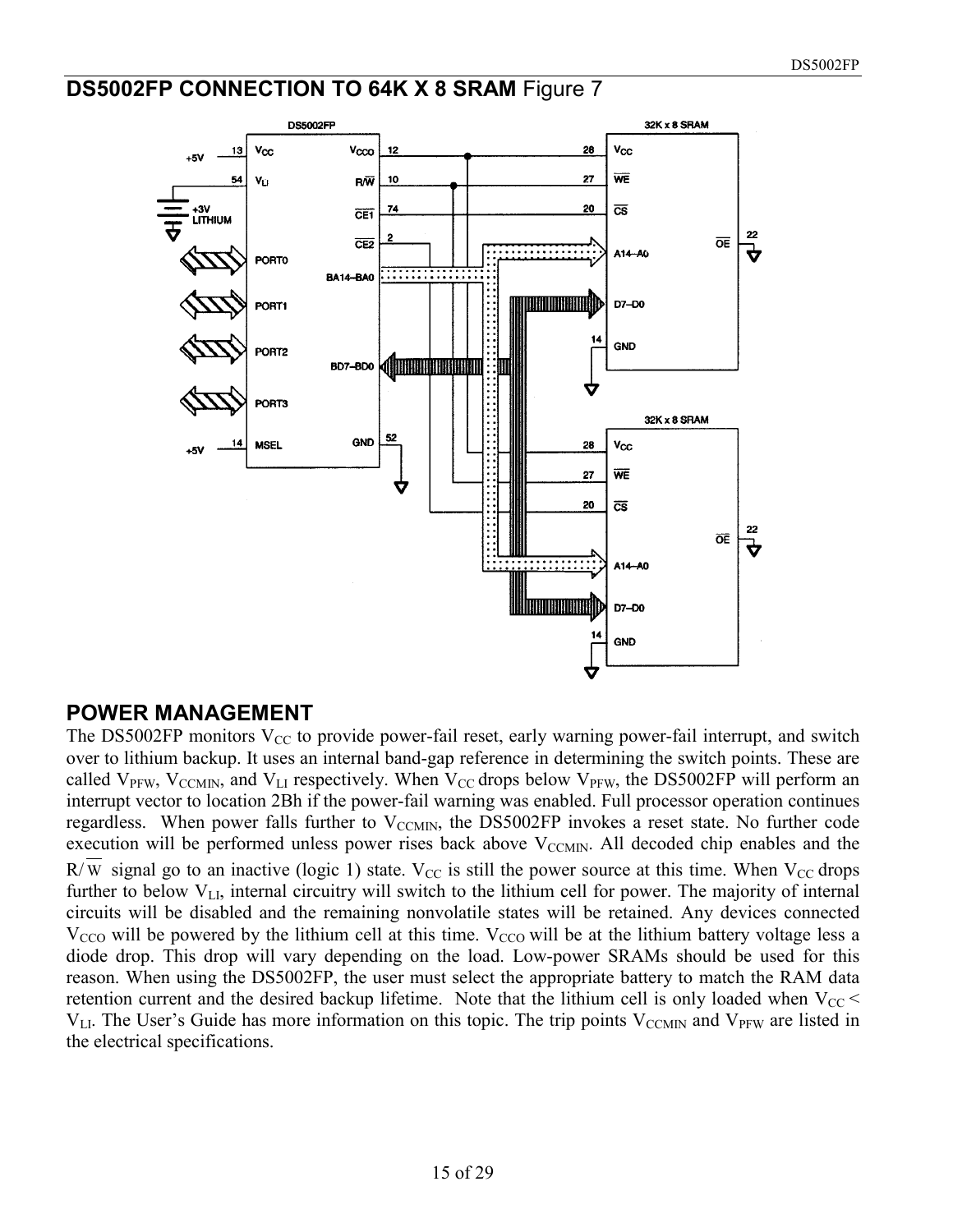### **ELECTRICAL SPECIFICATIONS**

The DS5002FP adheres to all AC and DC electrical specifications published for the DS5001FP. The absolute maximum ratings and unique specifications for the DS5002FP are listed below.

## **ABSOLUTE MAXIMUM RATINGS\***

| Voltage on Any Pin Relative to Ground  | $-0.3V$ to $(V_{CC} + 0.5V)$         |
|----------------------------------------|--------------------------------------|
| Voltage on $V_{CC}$ Relative to Ground | $-0.3V$ to $+6.0V$                   |
| <b>Operating Temperature</b>           | -40 $^{\circ}$ C to +85 $^{\circ}$ C |
| Storage Temperature <sup>2</sup>       | $-55^{\circ}$ C to $+125^{\circ}$ C  |
| Soldering Temperature                  | $260^{\circ}$ C for 10 seconds       |

<sup>1</sup>This is a stress rating only and functional operation of the device at these or any other conditions above those indicated in the operation sections of this specification is not implied. Exposure to absolute maximum rating conditions for extended periods of time may affect reliability.

<sup>2</sup>Storage temperature is defined as the temperature of the device when  $V_{CC}=0V$  and  $V_{LI}=0V$ . In this state the contents of SRAM are not battery-backed and are undefined.

| DC CHARACTERISTICS                                                         |                   | $(T_A = 0^{\circ}C \text{ to } 70^{\circ}C; V_{CC} = 5V \pm 10\%)$ |            |                       |                         |              |
|----------------------------------------------------------------------------|-------------------|--------------------------------------------------------------------|------------|-----------------------|-------------------------|--------------|
| <b>PARAMETER</b>                                                           | <b>SYMBOL</b>     | <b>MIN</b>                                                         | <b>TYP</b> | <b>MAX</b>            | <b>UNITS</b>            | <b>NOTES</b> |
| <b>Input Low Voltage</b>                                                   | $V_{IL}$          | $-0.3$                                                             |            | $+0.8$                | V                       | 1            |
| Input High Voltage                                                         | $V_{\rm IHI}$     | 2.0                                                                |            | $V_{CC}$ +0.3         | $\mathbf V$             | $\mathbf{1}$ |
| Input High Voltage                                                         | $\rm V_{III2}$    | 3.5                                                                |            | $V_{CC}$ +0.3         | $\mathbf V$             | $\mathbf{1}$ |
| $(RST, XTAL1, \overline{PROG})$                                            |                   |                                                                    |            |                       |                         |              |
| Output Low Voltage                                                         | $\rm V_{OL1}$     |                                                                    | 0.15       | 0.45                  | $\overline{\mathbf{V}}$ | 1, 13        |
| @ $I_{OL} = 1.6$ mA (Ports 1, 2, 3, PF)                                    |                   |                                                                    |            |                       |                         |              |
| Output Low Voltage                                                         | $\rm V_{OL2}$     |                                                                    | 0.15       | 0.45                  | $\mathbf{V}$            | $\mathbf{1}$ |
| $@$ I <sub>OL</sub> =3.2 mA (Ports 0, ALE,                                 |                   |                                                                    |            |                       |                         |              |
| BA15-0, BD7-0, $R/\overline{W}$ , $\overline{C E1N}$ ,                     |                   |                                                                    |            |                       |                         |              |
| CE 1-4, PE 1-4, $V_{RST}$ )                                                |                   |                                                                    |            |                       |                         |              |
| Output High Voltage                                                        | $\rm V_{OH1}$     | 2.4                                                                | 4.8        |                       | $\overline{\mathbf{V}}$ | $\mathbf{1}$ |
| @ $I_{OH}=-80 \mu A$ (Ports 1, 2, 3)                                       |                   |                                                                    |            |                       |                         |              |
| Output High Voltage                                                        | $\rm V_{OH2}$     | 2.4                                                                | 4.8        |                       | $\mathbf{V}$            | $\mathbf{1}$ |
| $@$ I <sub>OH</sub> =-400 μA (Ports 0, ALE,                                |                   |                                                                    |            |                       |                         |              |
| BA15-0, BD7-0, R/ $\overline{W}$ , CE1N,                                   |                   |                                                                    |            |                       |                         |              |
| $\overline{\text{CE}}$ 1-4, $\overline{\text{PE}}$ 1-4, $V_{\text{RST}}$ ) |                   |                                                                    |            |                       |                         |              |
| <b>Input Low Current</b>                                                   | $I_{IL}$          |                                                                    |            | $-50$                 | $\mu A$                 |              |
| $V_{IN} = 0.45V$ (Ports 1, 2, 3)                                           |                   |                                                                    |            |                       |                         |              |
| Transition Current; 1 to 0                                                 | $I_{TL}$          |                                                                    |            | $-500$                | $\mu A$                 |              |
| $V_{IN}$ =2.0V (Ports 1, 2, 3)                                             |                   |                                                                    |            |                       |                         |              |
| $(0^{\circ}$ C to 70 $^{\circ}$ C)                                         |                   |                                                                    |            |                       |                         |              |
| Transition Current; 1 to 0                                                 | $I_{TL}$          |                                                                    |            | $-600$                | $\mu A$                 | 12           |
| $V_{IN} = 2.0V$ (Ports 1, 2, 3)                                            |                   |                                                                    |            |                       |                         |              |
| $(-40^{\circ}C \text{ to } +85^{\circ}C)$                                  |                   |                                                                    |            |                       |                         |              |
| SDI Input Low Voltage                                                      | $\rm V_{\rm ILS}$ |                                                                    |            | 0.4                   | V                       | $\mathbf{1}$ |
| SDI Input High Voltage                                                     | $V_{IHS}$         | 2.0                                                                |            | $V_{\underline{CCO}}$ | V                       | 1, 11        |
| SDI Pulldown Resistor                                                      | $R_{SDI}$         | 25                                                                 |            | 60                    | $k\Omega$               |              |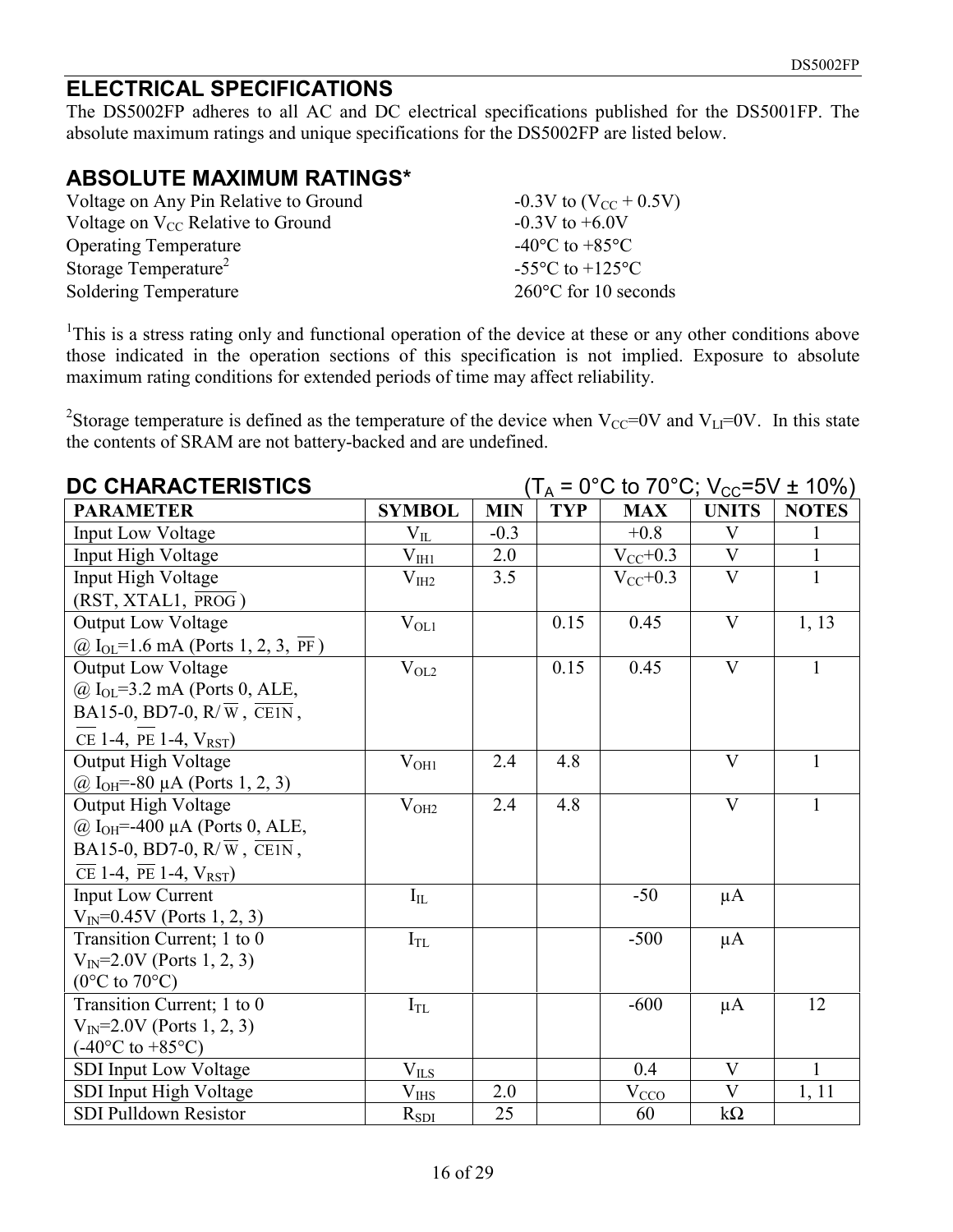DS5002FP

| DC CHARACTERISTICS (cont'd)                                                          |                          |                   | $(T_A = 0^{\circ}C \text{ to } 70^{\circ}C; V_{CC} = 5V \pm 10\%)$ |            |                         |                |
|--------------------------------------------------------------------------------------|--------------------------|-------------------|--------------------------------------------------------------------|------------|-------------------------|----------------|
| <b>PARAMETER</b>                                                                     | <b>SYMBOL</b>            | <b>MIN</b>        | <b>TYP</b>                                                         | <b>MAX</b> | <b>UNITS</b>            | <b>NOTES</b>   |
| <b>Input Leakage Current</b>                                                         | $I_{IL}$                 |                   |                                                                    | $+10$      | $\mu A$                 |                |
| $0.45 < V_{IN} < V_{CC}$ (Port 0, MSEL)                                              |                          |                   |                                                                    |            |                         |                |
| <b>RST Pulldown Resistor</b>                                                         | $R_{RE}$                 | 40                |                                                                    | 150        | $k\Omega$               |                |
| $(0^{\circ}$ C to 70 $^{\circ}$ C)                                                   |                          |                   |                                                                    |            |                         |                |
| <b>RST Pulldown Resistor</b>                                                         | $R_{RE}$                 | 30                |                                                                    | 180        | $k\Omega$               | 12             |
| $(-40^{\circ}C \text{ to } +85^{\circ}C)$                                            |                          |                   |                                                                    |            |                         |                |
| VRST Pullup Resistor                                                                 | $R_{VR}$                 |                   | 4.7                                                                |            | $k\Omega$               |                |
| PROG Pullup Resistor                                                                 | $R_{PR}$                 |                   | 40                                                                 |            | $k\Omega$               |                |
| Power-fail Warning Voltage                                                           | $V_{PFW}$                | 4.25              | 4.37                                                               | 4.5        | $\mathbf{V}$            | $\mathbf{1}$   |
| $(0^{\circ}$ C to 70 $^{\circ}$ C)                                                   |                          |                   |                                                                    |            |                         |                |
| Power-fail Warning Voltage                                                           | <b>V<sub>PFW</sub></b>   | 4.1               | 4.37                                                               | 4.6        | V                       | 1, 12          |
| $(-40^{\circ}C \text{ to } +85^{\circ}C)$                                            |                          |                   |                                                                    |            |                         |                |
| Minimum Operating Voltage                                                            | <b>VCCMIN</b>            | 4.00              | 4.12                                                               | 4.25       | $\overline{\mathsf{V}}$ | $\mathbf{1}$   |
| $(0^{\circ}$ C to 70 $^{\circ}$ C)<br>Minimum Operating Voltage                      |                          | $\overline{3.85}$ | 4.09                                                               | 4.25       | $\overline{\mathbf{V}}$ | 1, 12          |
| $(-40^{\circ}C \text{ to } +85^{\circ}C)$                                            | $\rm V_{CCMIN}$          |                   |                                                                    |            |                         |                |
| Lithium Supply Voltage                                                               | $V_{LI}$                 | 2.5               |                                                                    | 4.0        | V                       | $\mathbf{1}$   |
| Operating Current @ 16 MHz                                                           | $I_{\rm CC}$             |                   |                                                                    | 36         | mA                      |                |
| Idle Mode Current @ 12 MHz                                                           | $I_{\text{IDLE}}$        |                   |                                                                    | 7.0        | mA                      | $\frac{2}{3}$  |
| $(0^{\circ}$ C to $70^{\circ}$ C)                                                    |                          |                   |                                                                    |            |                         |                |
| Idle Mode Current @ 12 MHz                                                           | $I_{\text{IDLE}}$        |                   |                                                                    | 8.0        | mA                      | 3, 12          |
| $(-40^{\circ}C \text{ to } +85^{\circ}C)$                                            |                          |                   |                                                                    |            |                         |                |
| <b>Stop Mode Current</b>                                                             | <b>I</b> <sub>STOP</sub> |                   |                                                                    | 80         | $\mu A$                 | $\overline{4}$ |
| Pin Capacitance                                                                      | $C_{\rm IN}$             |                   |                                                                    | 10         | pF                      | $\overline{5}$ |
| Output Supply Voltage (V <sub>CCO</sub> )                                            | V <sub>CCO1</sub>        | $V_{CC}$          |                                                                    |            | $\overline{\mathsf{V}}$ | 1, 2           |
|                                                                                      |                          | $-0.35$           |                                                                    |            |                         |                |
| Output Supply Battery-backed Mode                                                    | V <sub>CCO2</sub>        | $V_{LI}$          |                                                                    |            | $\mathbf{V}$            | 1, 8           |
| $(V_{\text{CCO}}, \overline{\text{CE}} 1\text{-}4, \overline{\text{PE}} 1\text{-}2)$ |                          | $-0.65$           |                                                                    |            |                         |                |
| $(0^{\circ}C \text{ to } 70^{\circ}C)$                                               |                          |                   |                                                                    |            |                         |                |
| <b>Output Supply Battery-backed Mode</b>                                             | $\overline{V_{CCO2}}$    | $\rm V_{LI}$      |                                                                    |            |                         | 1, 8, 12       |
| $(V_{CCO}, \overline{\text{CE}} 1-4, \overline{\text{PE}} 1-2)$                      |                          | $-0.9$            |                                                                    |            |                         |                |
| $(-40^{\circ}C \text{ to } +85^{\circ}C)$                                            |                          |                   |                                                                    |            |                         |                |
| <b>Output Supply Current</b>                                                         | I <sub>CCO1</sub>        |                   |                                                                    | 75         | mA                      | 6              |
| @ $V_{CCO} = V_{CC} - 0.3V$                                                          |                          |                   |                                                                    |            |                         |                |
| Lithium-backed Quiescent Current                                                     | $I_{LI}$                 |                   | 5                                                                  | 75         | nA                      | $\overline{7}$ |
| $(0^{\circ}$ C to 70 $^{\circ}$ C)                                                   |                          |                   |                                                                    |            |                         |                |
| Lithium-backed Quiescent Current                                                     | $\mathbf{I}_{\text{LI}}$ |                   | 75                                                                 | 500        | nA                      | $\overline{7}$ |
| $(-40^{\circ}C \text{ to } +85^{\circ}C)$                                            |                          |                   |                                                                    |            |                         |                |
| Reset Trip Point in Stop Mode<br>$W/BAT=3.0V$ (0°C to 70°C)                          |                          | 4.0               |                                                                    | 4.25       |                         | 1              |
| $W/BAT=3.0V$ (-40°C to +85°C)                                                        |                          | 3.85              |                                                                    | 4.25       |                         | 1, 12          |
| $W/BAT=3.0V (0°C to 70°C)$                                                           |                          | 4.4               |                                                                    | 4.65       |                         |                |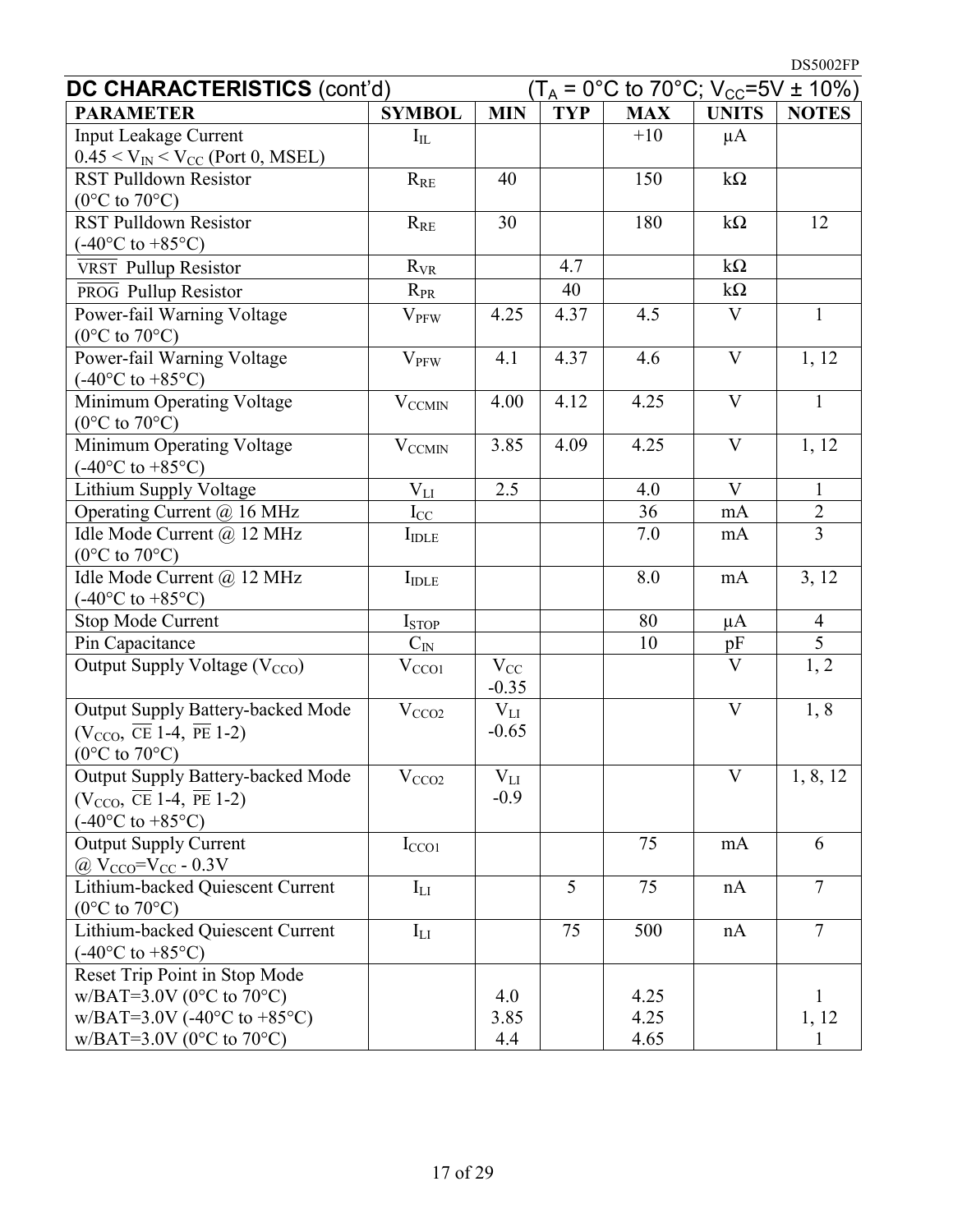| <b>AC CHARACTERISTICS</b>       |               |            |            | (T <sub>A</sub> = 0°C to70°C; V <sub>CC</sub> =0V to 5V) |              |              |
|---------------------------------|---------------|------------|------------|----------------------------------------------------------|--------------|--------------|
| <b>PARAMETER</b>                | <b>SYMBOL</b> | <b>MIN</b> | <b>TYP</b> | <b>MAX</b>                                               | <b>UNITS</b> | <b>NOTES</b> |
| SDI Pulse Reject                | $t_{\rm SPR}$ |            |            |                                                          | us           | 10           |
| $(4.5V < V_{CC} < 5.5V)$        |               |            |            |                                                          |              |              |
| $(V_{CC} = 0V, V_{BAT} = 2.9V)$ |               |            |            |                                                          |              |              |
| <b>SDI Pulse Accept</b>         | $t_{\rm SPA}$ | 10         |            |                                                          | μs           | 10           |
| $(4.5V < V_{CC} < 5.5V)$        |               | 50         |            |                                                          |              |              |
| $(V_{CC} = 0V, V_{BAT} = 2.9V)$ |               |            |            |                                                          |              |              |

# **AC CHARACTERISTICS**

|                | <b>EXPANDED BUS MODE TIMING SPECIFICATIONS</b><br>$(T_A = 0^{\circ}C \text{ to } 70^{\circ}C; V_{CC} = 5V \pm 10\%)$ |                    |                      |                  |              |  |  |
|----------------|----------------------------------------------------------------------------------------------------------------------|--------------------|----------------------|------------------|--------------|--|--|
| #              | <b>PARAMETER</b>                                                                                                     | <b>SYMBOL</b>      | <b>MIN</b>           | <b>MAX</b>       | <b>UNITS</b> |  |  |
| $\mathbf{1}$   | <b>Oscillator Frequency</b>                                                                                          | $1/t_{\text{CLK}}$ | 1.0                  | 16               | <b>MHz</b>   |  |  |
| $\overline{2}$ | <b>ALE Pulse Width</b>                                                                                               | $t_{ALPW}$         | $2t_{CLK}$ -40       |                  | ns           |  |  |
| 3              | Address Valid to ALE Low                                                                                             | t <sub>avall</sub> | $t_{\text{CLK}}$ -40 |                  | ns           |  |  |
| $\overline{4}$ | Address Hold After ALE Low                                                                                           | t <sub>avaav</sub> | $t_{CLK}$ -35        |                  | ns           |  |  |
| 14             | $\overline{RD}$ Pulse Width                                                                                          | $t_{\rm RDPW}$     | $6t_{CLK}$ -100      |                  | ns           |  |  |
| 15             | $\overline{WR}$ Pulse Width                                                                                          | twrpw              | $6t_{CLK} - 100$     |                  | ns           |  |  |
| 16             | RD Low to Valid Data In $\omega$ 12 MHz                                                                              | t <sub>RDLDV</sub> |                      | $5t_{CLK} - 165$ | ns           |  |  |
|                | $(a)$ 16 MHz                                                                                                         |                    |                      | $5t_{CLK}$ -105  | ns           |  |  |
| 17             | Data Hold after RD High                                                                                              | t <sub>RDHDV</sub> | $\overline{0}$       |                  | ns           |  |  |
| 18             | Data Float after $\overline{RD}$ High                                                                                | $t_{RDHDZ}$        |                      | $2t_{CLK}$ -70   | ns           |  |  |
| 19             | ALE Low to Valid Data In $\omega$ 12 MHz                                                                             | $t_{\text{ALLVD}}$ |                      | $8t_{CLK} - 150$ | ns           |  |  |
|                | $(a)$ 16 MHz                                                                                                         |                    |                      | $8t_{CLK} - 90$  |              |  |  |
| 20             | Valid Addr. to Valid Data In $\omega$ 12 MHz                                                                         | $t_{AVDV}$         |                      | $9t_{CLK} - 165$ | ns           |  |  |
|                | $(a)$ 16 MHz                                                                                                         |                    |                      | $9t_{CLK}$ -105  |              |  |  |
| 21             | ALE Low to RD or WR Low                                                                                              | <b>t</b> ALLRDL    | $3t_{CLK}$ -50       | $3t_{CLK} + 50$  | ns           |  |  |
| 22             | Address Valid to RD or WR Low                                                                                        | t <sub>AVRDL</sub> | $4t_{CLK} - 130$     |                  | ns           |  |  |
| 23             | Data Valid to WR Going Low                                                                                           | t <sub>DVWRL</sub> | $t_{CLK}$ -60        |                  | ns           |  |  |
| 24             | Data Valid to $\overline{WR}$ High @ 12 MHz                                                                          | t <sub>DVWRH</sub> | $7t_{CLK}$ -150      |                  | ns           |  |  |
|                | @ 16 MHz                                                                                                             |                    | $7t_{CLK}$ -90       |                  |              |  |  |
| 25             | Data Valid after WR High                                                                                             | twrhdy             | $t_{\text{CLK}}$ -50 |                  | ns           |  |  |
| 26             | $\overline{RD}$ Low to Address Float                                                                                 | t <sub>rdlaz</sub> |                      | $\mathbf{0}$     | ns           |  |  |
| 27             | $\overline{RD}$ or $\overline{WR}$ High to ALE High                                                                  | <b>t</b> RDHALH    | $t_{CLK}$ -40        | $t_{CLK} + 50$   | ns           |  |  |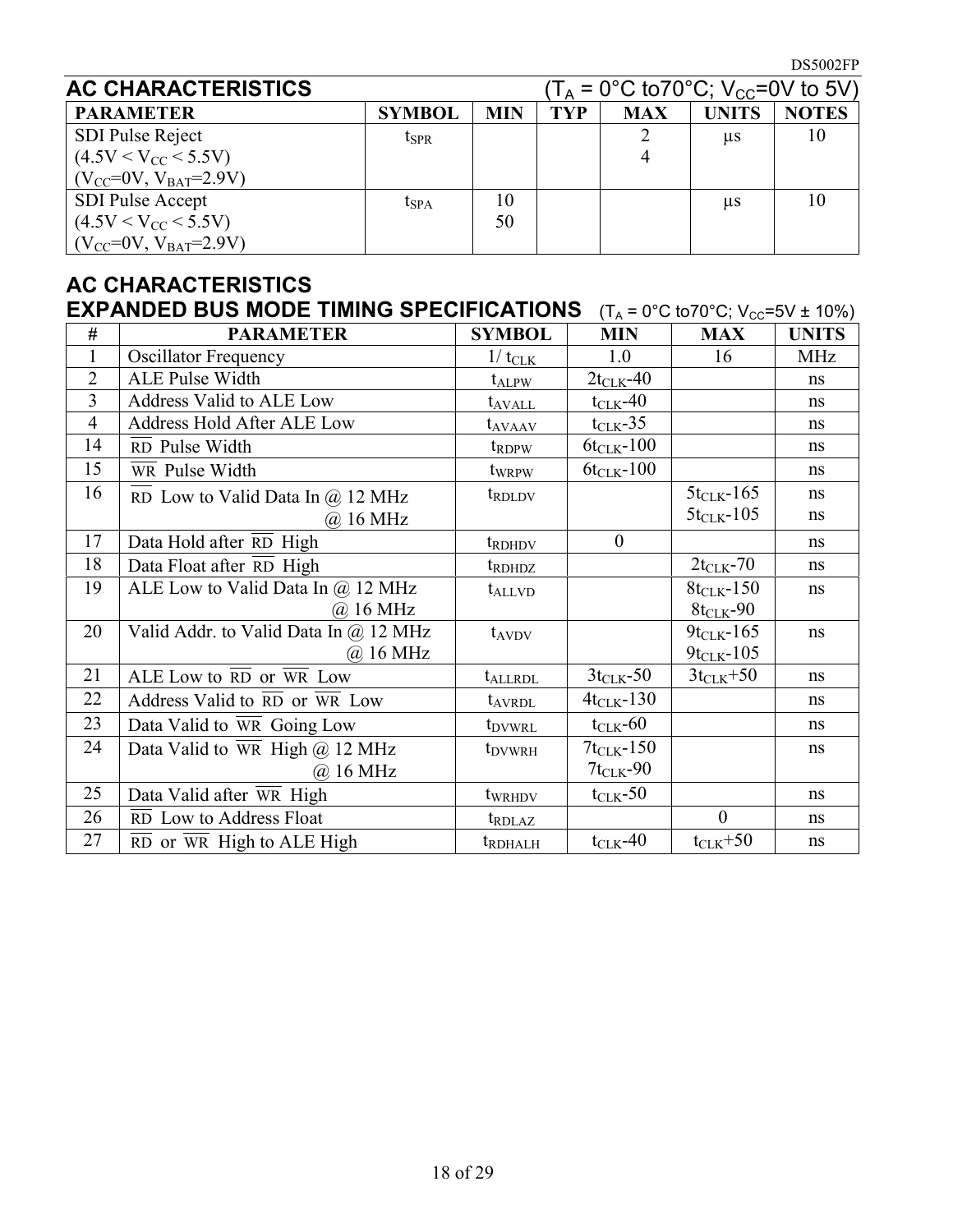## **EXPANDED DATA MEMORY READ CYCLE**



#### **EXPANDED DATA MEMORY WRITE CYCLE**

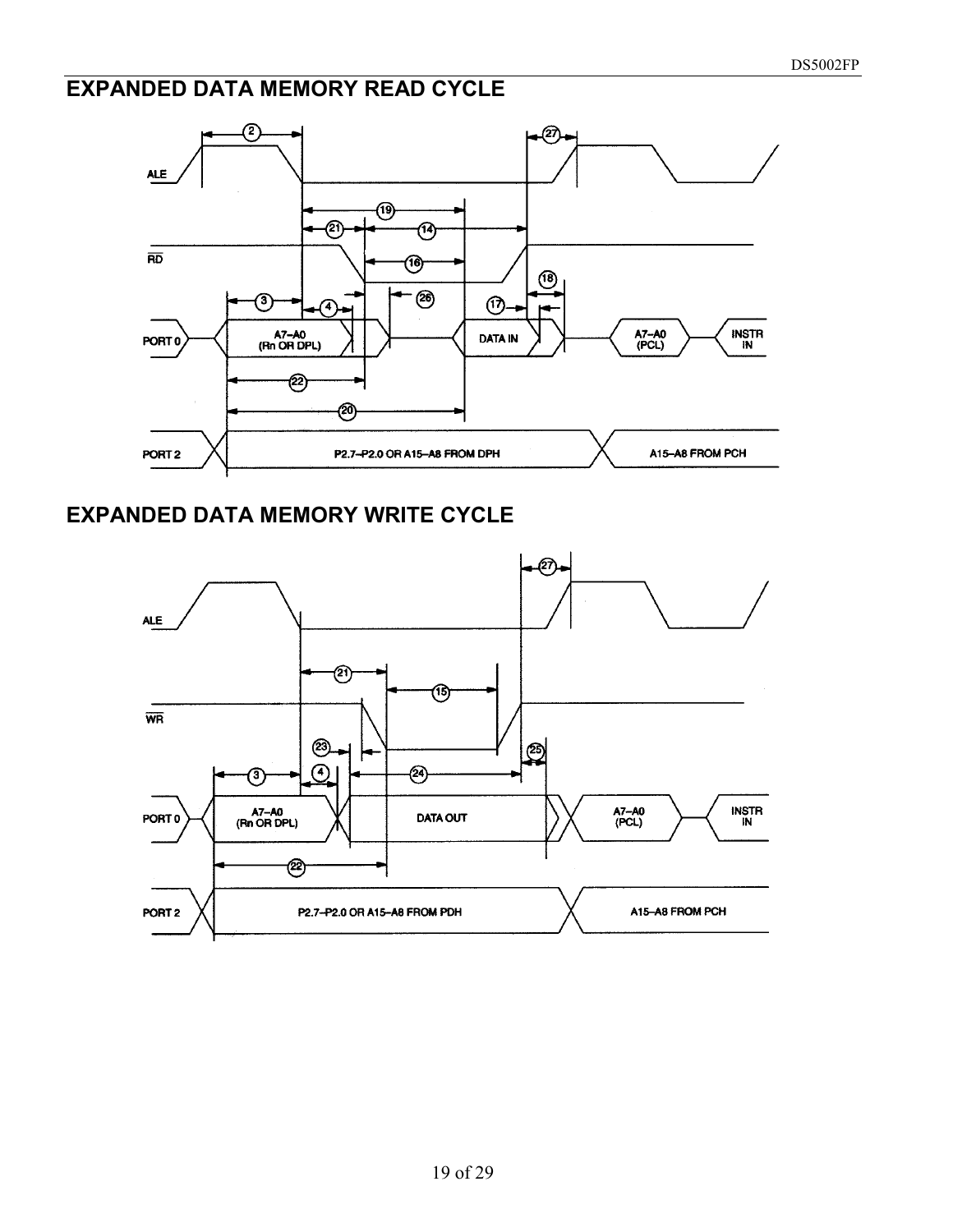| <b>EXTERNAL CLOCK DRIVE</b> |                          |                    |                 |            | $(T_A = 0^{\circ}C \text{ to} 70^{\circ}C; V_{CC} = 5V \pm 10\%)$ |              |
|-----------------------------|--------------------------|--------------------|-----------------|------------|-------------------------------------------------------------------|--------------|
| #                           | <b>PARAMETER</b>         |                    | <b>SYMBOL</b>   | <b>MIN</b> | <b>MAX</b>                                                        | <b>UNITS</b> |
| 28                          | External Clock High Time | $\omega$ 12 MHz    | <b>t</b> CLKHPW | 20         |                                                                   | ns           |
|                             |                          | $@.16 \text{ MHz}$ |                 | 15         |                                                                   | ns           |
| 29                          | External Clock Low Time  | $\omega$ 12 MHz    | <b>ICLKLPW</b>  | 20         |                                                                   | ns           |
|                             |                          | @ 16 MHz           |                 | 15         |                                                                   | ns           |
| 30                          | External Clock Rise Time | @ 12 MHz           | $t_{CLKR}$      |            | 20                                                                | ns           |
|                             |                          | @ 16 MHz           |                 |            | 15                                                                | ns           |
| 31                          | External Clock Fall Time | $\omega$ 12 MHz    | $t_{CLKF}$      |            | 20                                                                | ns           |
|                             |                          | @ 16 MHz           |                 |            | 15                                                                | ns           |

# **EXTERNAL CLOCK TIMING**

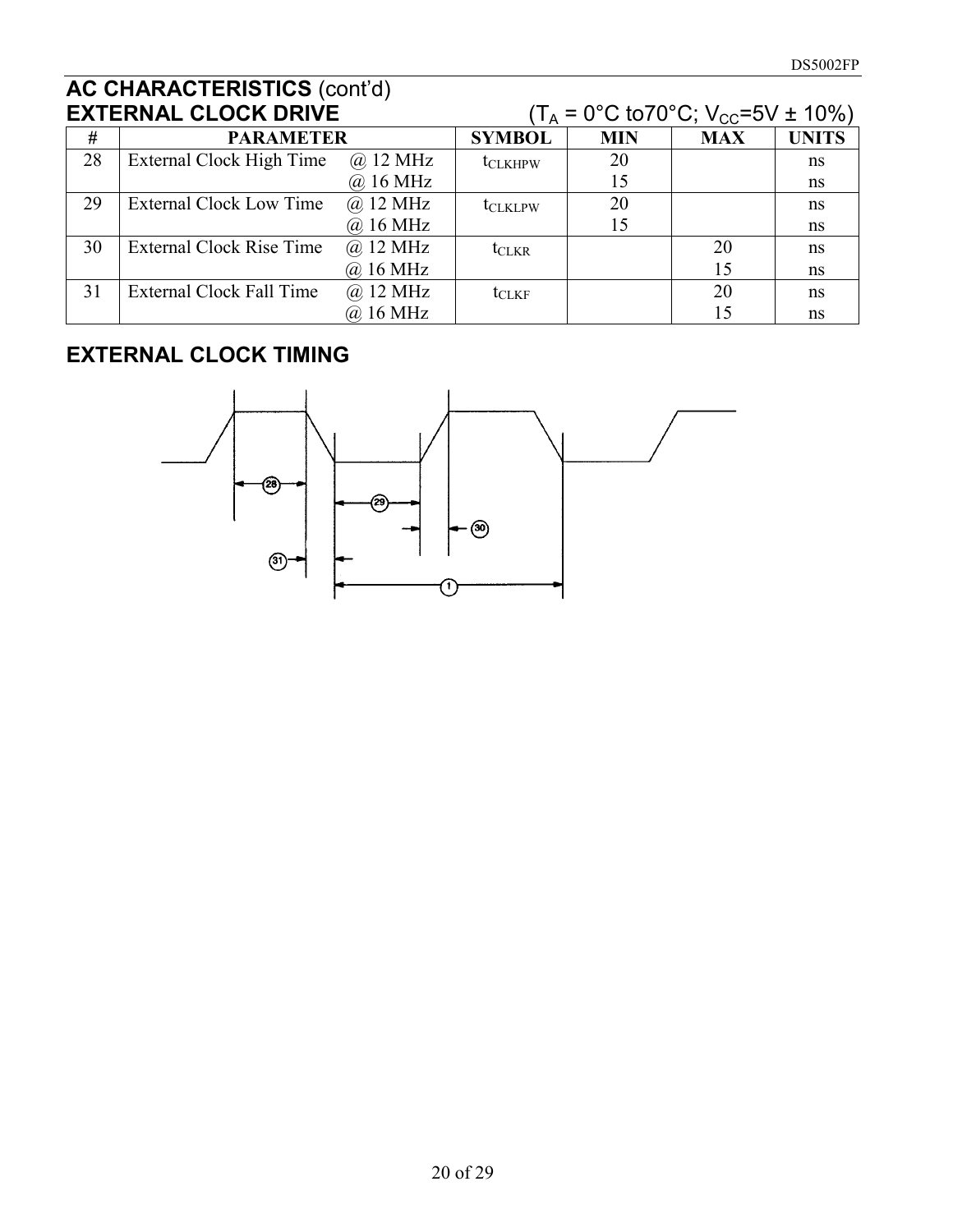|    | <b>POWER CYCLE TIME</b>                  | $(T_A = 0^{\circ}C \text{ to } 70^{\circ}C$ ; V <sub>CC</sub> =5V ± 10%) |     |            |       |  |
|----|------------------------------------------|--------------------------------------------------------------------------|-----|------------|-------|--|
| #  | <b>PARAMETER</b>                         | <b>SYMBOL</b>                                                            | MIN | <b>MAX</b> | UNITS |  |
| 32 | Slew Rate from $V_{C C min}$ to $V_{LI}$ | tг                                                                       | 130 |            | us    |  |
| 33 | Crystal Start-up Time                    | lcsu                                                                     |     | (note 9)   |       |  |
| 34 | Power-on Reset Delay                     | $t_{\rm POR}$                                                            |     | 21504      | tclk  |  |

# **POWER CYCLE TIMING**

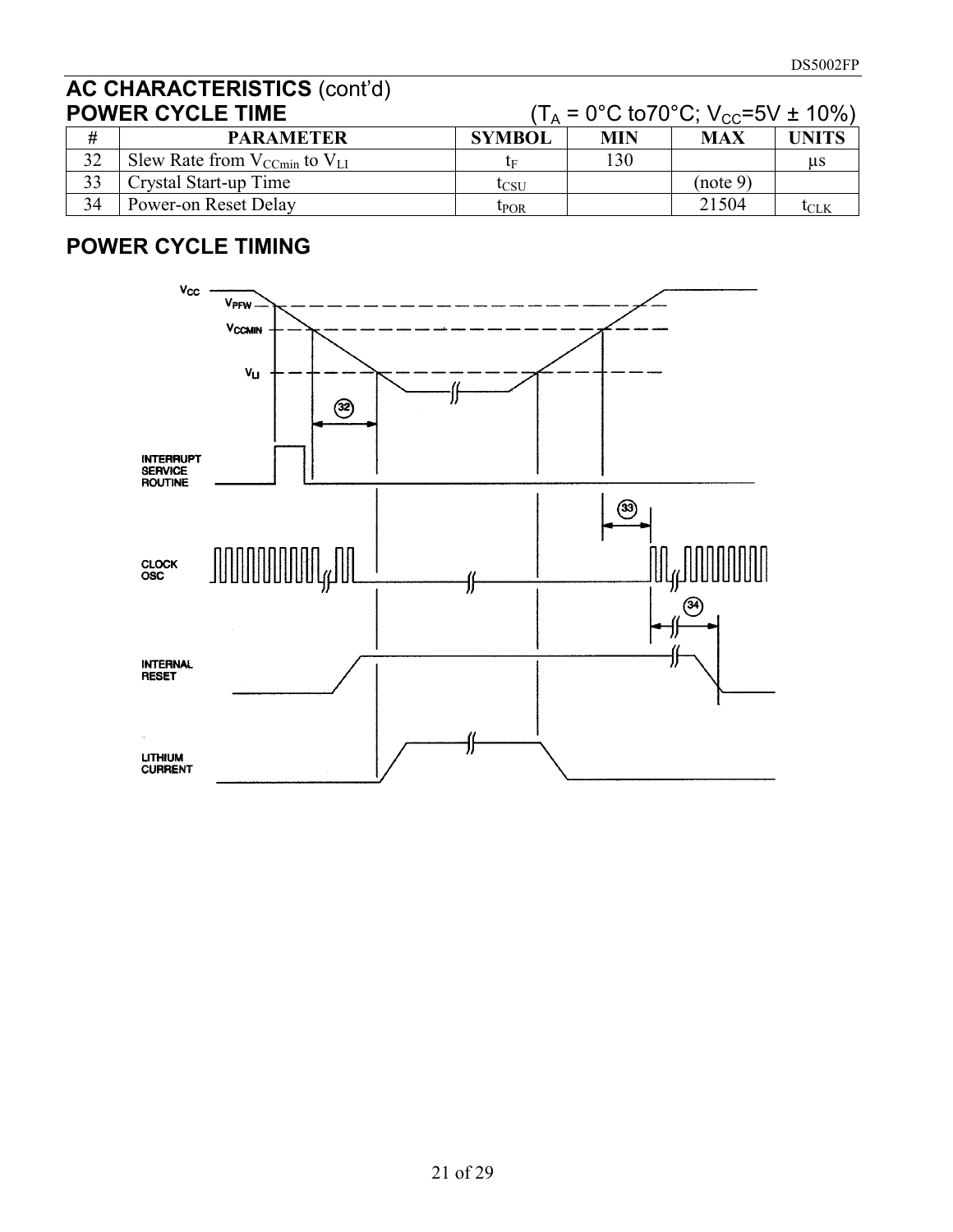| <b>SERIAL PORT TIMING - MODE 0</b> |                                          | $(T_A = 0^{\circ}C \text{ to } 70^{\circ}C; V_{CC} = 5V \pm 10\%)$ |                    |                     |              |
|------------------------------------|------------------------------------------|--------------------------------------------------------------------|--------------------|---------------------|--------------|
| #                                  | <b>PARAMETER</b>                         | <b>SYMBOL</b>                                                      | <b>MIN</b>         | <b>MAX</b>          | <b>UNITS</b> |
| 35                                 | Serial Port Clock Cycle Time             | $t_{SPCLK}$                                                        | $12t_{\text{CLK}}$ |                     | μs           |
| 36                                 | Output Data Setup to Rising Clock Edge   | $t_{\rm DOCH}$                                                     | $10t_{CLK} - 133$  |                     | ns           |
| 37                                 | Output Data Hold after Rising Clock Edge | $t$ CHDO                                                           | $2t_{CLK} - 117$   |                     | ns           |
| 38                                 | Clock Rising Edge to Input Data Valid    | $t_{CHDV}$                                                         |                    | $10t_{C L K} - 133$ | ns           |
| 39                                 | Input Data Hold after Rising Clock Edge  | $\rm t_{CHDIV}$                                                    |                    |                     | ns           |

# **SERIAL PORT TIMING - MODE 0**

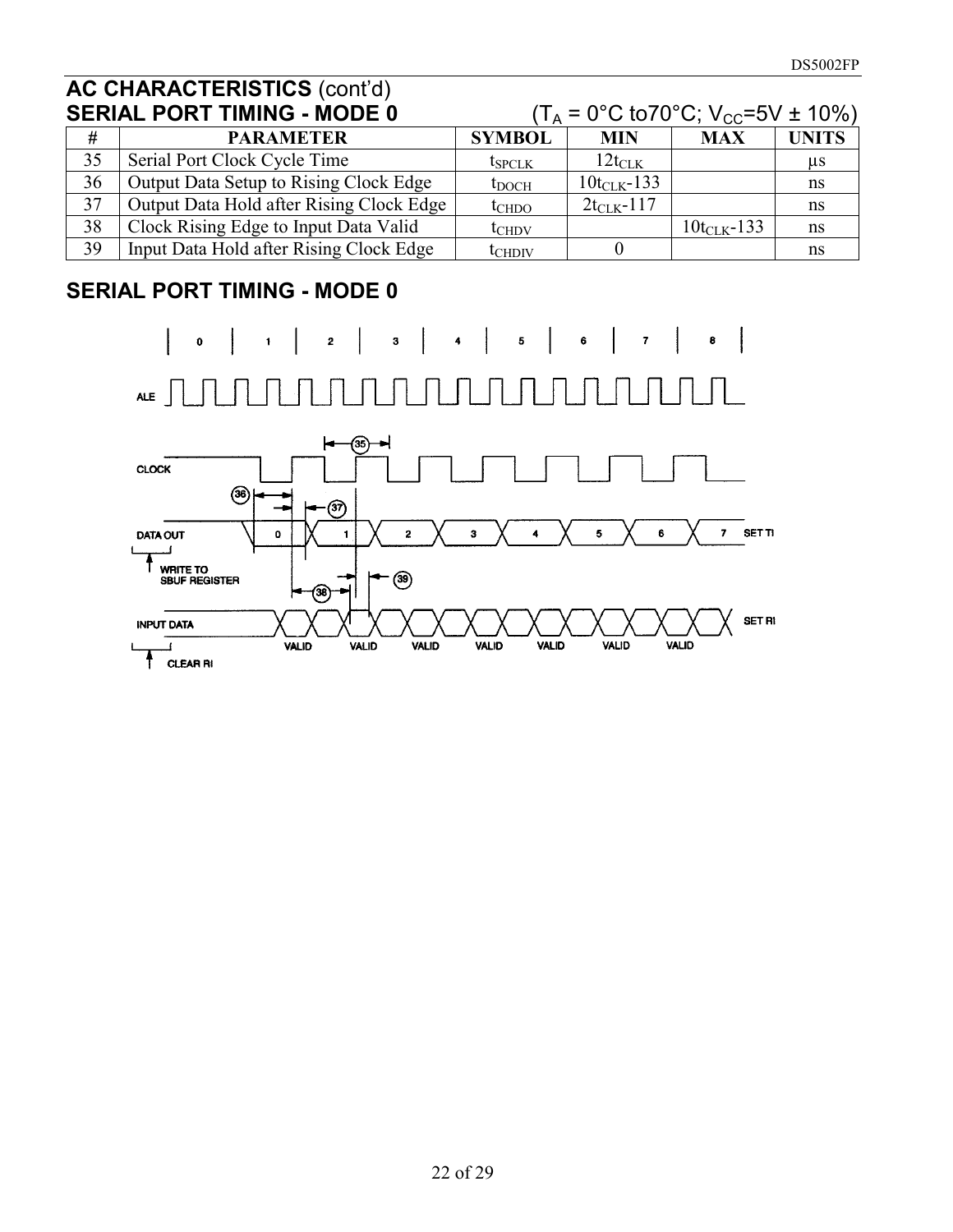| <b>BYTEWIDE ADDRESS/DATA BUS TIMING</b> |                                                                                                 |                     | $(T_A = 0^{\circ}C \text{ to } 70^{\circ}C; V_{CC} = 5V \pm 10\%)$ |            |              |
|-----------------------------------------|-------------------------------------------------------------------------------------------------|---------------------|--------------------------------------------------------------------|------------|--------------|
| #                                       | <b>PARAMETER</b>                                                                                | <b>SYMBOL</b>       | <b>MIN</b>                                                         | <b>MAX</b> | <b>UNITS</b> |
| 40                                      | Delay to Byte-wide Address Valid from                                                           | tcellpa             |                                                                    | 30         | ns           |
|                                         | $\overline{\text{CE1}}$ , $\overline{\text{CE2}}$ or $\overline{\text{CE1N}}$ Low During Opcode |                     |                                                                    |            |              |
|                                         | Fetch                                                                                           |                     |                                                                    |            |              |
| 41                                      | Pulse Width of $\overline{CE}$ 1-4, $\overline{PE}$ 1-4 or CE1N                                 | $t_{CEPW}$          | $4t_{CLK} - 35$                                                    |            | ns           |
| 42                                      | Byte-wide Address Hold After $\overline{CE1}$ , $\overline{CE2}$                                | $t_{\text{CE1HPA}}$ | $2t_{CLK}$ -20                                                     |            | ns           |
|                                         | or CEIN High During Opcode Fetch                                                                |                     |                                                                    |            |              |
| 43                                      | Byte-wide Data Setup to $\overline{CE1}$ , $\overline{CE2}$ or                                  | $t_{\text{OVCE1H}}$ | $1t_{CLK} + 40$                                                    |            | $\rm ns$     |
|                                         | CEIN High During Opcode Fetch                                                                   |                     |                                                                    |            |              |
| 44                                      | Byte-wide Data Hold After $\overline{CE1}$ , $\overline{CE2}$ or                                | $t_{\text{CE1HOV}}$ | $\mathbf{0}$                                                       |            | ns           |
|                                         | CEIN High During Opcode Fetch                                                                   |                     |                                                                    |            |              |
| 45                                      | Byte-wide Address Hold After $\overline{CE}$ 1-4,                                               | $t$ CEHDA           | $4t_{CLK} - 30$                                                    |            | $\rm ns$     |
|                                         | $\overline{PE}$ 1-4, or $\overline{CE1N}$ High During MOVX                                      |                     |                                                                    |            |              |
| 46                                      | Delay from Byte-wide Address Valid                                                              | tcelda              | $4t_{CLK} - 35$                                                    |            | ns           |
|                                         | $\overline{CE}$ 1-4, $\overline{PE}$ 1-4, or $\overline{CE}$ Low During                         |                     |                                                                    |            |              |
|                                         | <b>MOVX</b>                                                                                     |                     |                                                                    |            |              |
| 47                                      | Byte-wide Data Setup to $\overline{CE}$ 1-4,                                                    | $t_{\text{DACEH}}$  | $1t_{CLK} + 40$                                                    |            | ns           |
|                                         | $\overline{PE}$ 1-4, or $\overline{CE1N}$ High During MOVX                                      |                     |                                                                    |            |              |
|                                         | (read)                                                                                          |                     |                                                                    |            |              |
| 48                                      | Byte-wide Data Hold After $\overline{CE}$ 1-4,                                                  | tcEHDV              | $\overline{0}$                                                     |            | ns           |
|                                         | $\overline{PE}$ 1-4, or $\overline{CE1N}$ High During MOVX                                      |                     |                                                                    |            |              |
|                                         | (read)                                                                                          |                     |                                                                    |            |              |
| 49                                      | Byte-wide Address Valid to $R/\overline{W}$ Active                                              | t <sub>AVRWL</sub>  | $3t_{CLK} - 35$                                                    |            | ns           |
|                                         | During MOVX (write)                                                                             |                     |                                                                    |            |              |
| 50                                      | Delay from $R/\overline{W}$ Low to Valid Data Out                                               | t <sub>RWLDV</sub>  | 20                                                                 |            | ns           |
|                                         | During MOVX (write)                                                                             |                     |                                                                    |            |              |
| 51                                      | Valid Data Out Hold Time from $\overline{CE}$ 1-4,                                              | tcehdy              | $1t_{CLK} - 15$                                                    |            | ns           |
|                                         | $\overline{PE}$ 1-4, or $\overline{CE1N}$ High                                                  |                     |                                                                    |            |              |
| 52                                      | Valid Data Out Hold Time from $R/\overline{\overline{W}}$                                       | t <sub>RWHDV</sub>  | $\mathbf{0}$                                                       |            | ns           |
|                                         | High                                                                                            |                     |                                                                    |            |              |
| 53                                      | Write Pulse Width $(R/\overline{W}$ Low Time)                                                   | t <sub>RWLPW</sub>  | $6t_{CLK}$ -20                                                     |            | $\rm ns$     |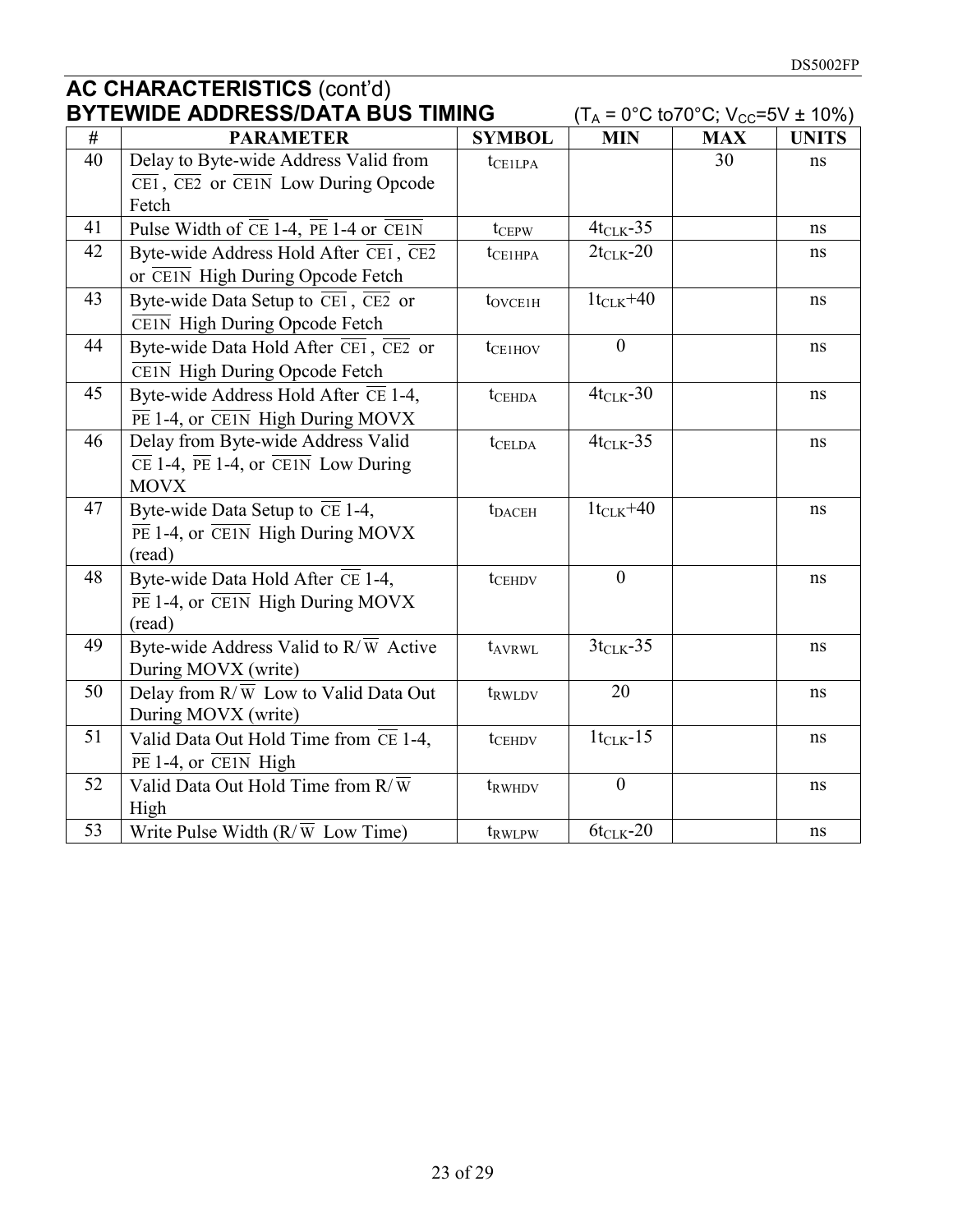#### **BYTE-WIDE BUS TIMING**



#### **RPC AC CHARACTERISTICS - DBB READ**  $(T_A = 0^{\circ}C \text{ to } 70^{\circ}C; V_{CC} = 5V \pm 10\%)$

| #  | <b>PARAMETER</b>                                            | <b>SYMBOL</b>                                   | <b>MIN</b> | <b>MAX</b> | <b>UNITS</b> |
|----|-------------------------------------------------------------|-------------------------------------------------|------------|------------|--------------|
| 54 | $\overline{CS}$ , $A_0$ Setup to RD                         | $t_{AR}$                                        |            |            | ns           |
| 55 | $\overline{CS}$ , A <sub>0</sub> Hold After $\overline{RD}$ | $t_{RA}$                                        |            |            | ns           |
| 56 | $\overline{RD}$ Pulse Width                                 | $t_{RR}$                                        | 160        |            | ns           |
| 57 | $\overline{CS}$ , A <sub>0</sub> to Data Out Delay          | $t_{AD}$                                        |            | 130        | ns           |
| 58 | $\overline{RD}$ to Data Out Delay                           | $\mathrm{t_{RD}}$                               |            | 130        | ns           |
| 59 | $\overline{RD}$ to Data Float Delay                         | $\mathfrak{t}_{\mathrm{R}\mathrm{D}\mathrm{Z}}$ |            | 85         | ns           |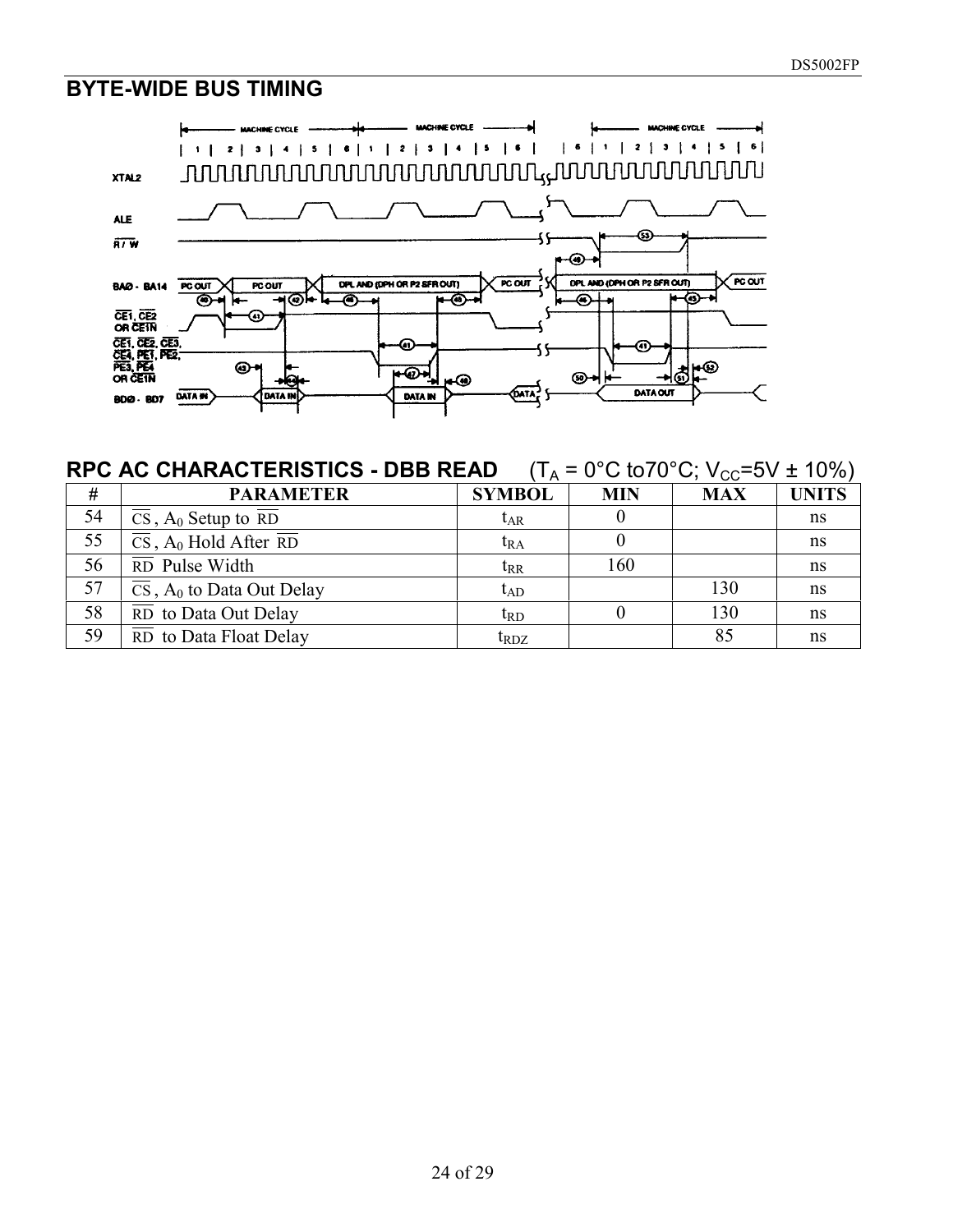|                 | <b>RPC AC CHARACTERISTICS - DBB WRITE</b> $(T_A = 0^{\circ}C \text{ to } 70^{\circ}C; V_{CC} = 5V \pm 10\%)$ |               |            |            |              |
|-----------------|--------------------------------------------------------------------------------------------------------------|---------------|------------|------------|--------------|
| #               | <b>PARAMETER</b>                                                                                             | <b>SYMBOL</b> | <b>MIN</b> | <b>MAX</b> | <b>UNITS</b> |
| 60              | $\overline{\text{CS}}$ , A <sub>0</sub> Setup to $\overline{\text{WR}}$                                      | $t_{AW}$      |            |            | ns           |
| 61A             | $\overline{\text{CS}}$ , Hold After $\overline{\text{WR}}$                                                   | $t_{WA}$      |            |            | ns           |
| 61 <sub>B</sub> | $A_0$ , Hold After WR                                                                                        | $t_{WA}$      | 20         |            | ns           |
| 62              | $\overline{WR}$ Pulse Width                                                                                  | tww           | 160        |            | ns           |
| 63              | Data Setup to $\overline{WR}$                                                                                | $t_{DW}$      | 130        |            | ns           |
| 64              | Data Hold After WR                                                                                           | $t_{WD}$      | 20         |            | ns           |

| <b>AC CHARACTERISTICS - DMA</b> |                                                         | $(T_A = 0^{\circ}C \text{ to } 70^{\circ}C$ ; $V_{CC} = 5V \pm 10\%)$ |            |            |              |
|---------------------------------|---------------------------------------------------------|-----------------------------------------------------------------------|------------|------------|--------------|
| #                               | <b>PARAMETER</b>                                        | <b>SYMBOL</b>                                                         | <b>MIN</b> | <b>MAX</b> | <b>UNITS</b> |
| 65                              | DACK to WR or RD                                        | $t_{ACC}$                                                             |            |            | ns           |
| 66                              | $\overline{RD}$ or $\overline{WR}$ to $\overline{DACK}$ | $t_{CAC}$                                                             |            |            | ns           |
| 67                              | DACK to Data Valid                                      | $t_{\rm ACD}$                                                         |            | 130        | ns           |
| 68                              | $\overline{RD}$ or WR to DRQ Cleared                    | tcro                                                                  |            | 110        | ns           |

# **AC CHARACTERISTICS - PROG**  $(T_A = 0^{\circ}C \text{ to } 70^{\circ}C; V_{CC} = 5V \pm 10\%)$

|    | <b>PARAMETER</b>             | <b>SYMBOL</b>    | MIN | <b>MAX</b> | <b>UNITS</b> |
|----|------------------------------|------------------|-----|------------|--------------|
| 69 | <b>PROG</b> Low to Active    | L <sub>PRA</sub> | 48  |            | CLKS         |
| 70 | <b>PROG</b> High to Inactive | Ipri             | 48  |            | CLKS         |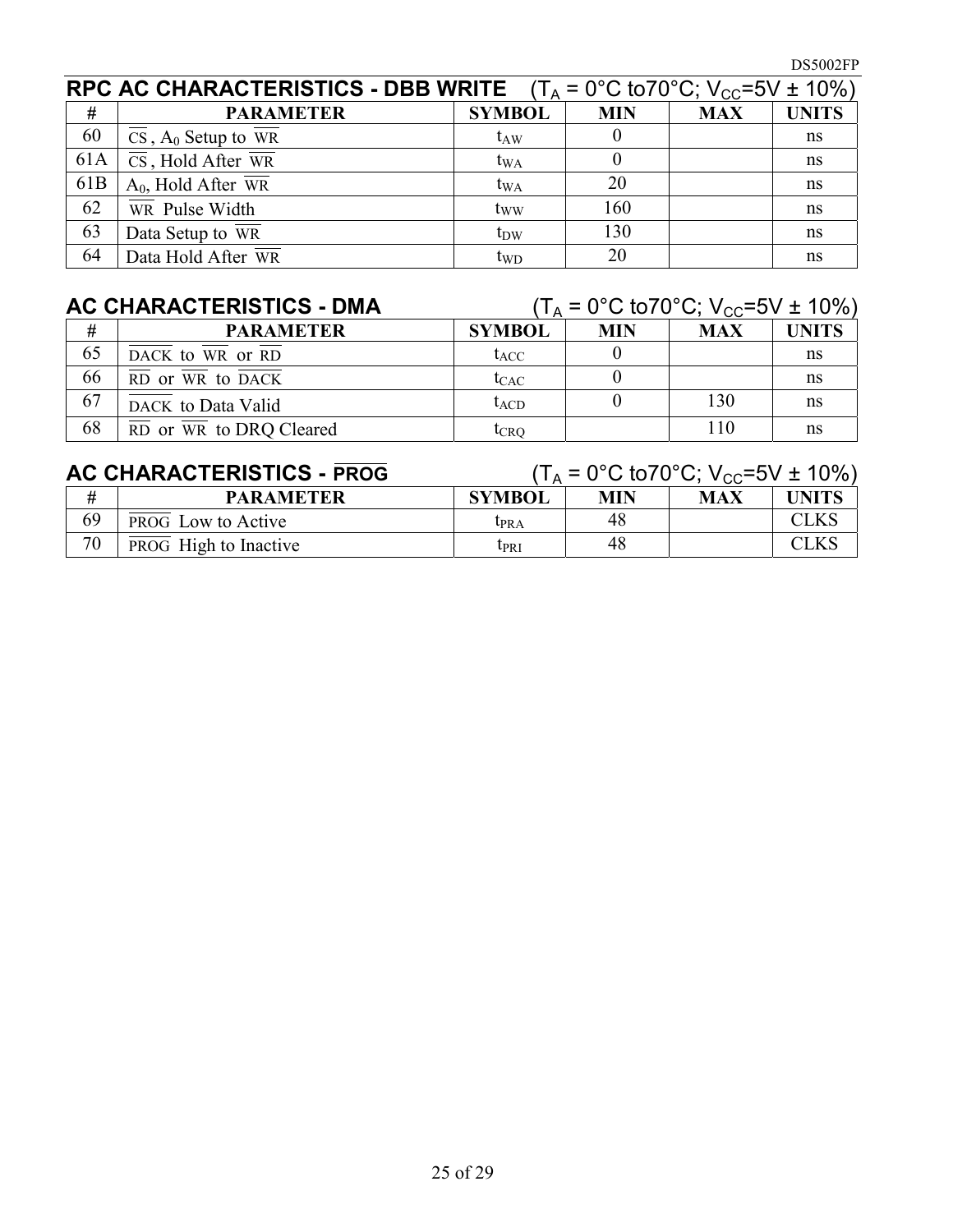# **RPC TIMING MODE**

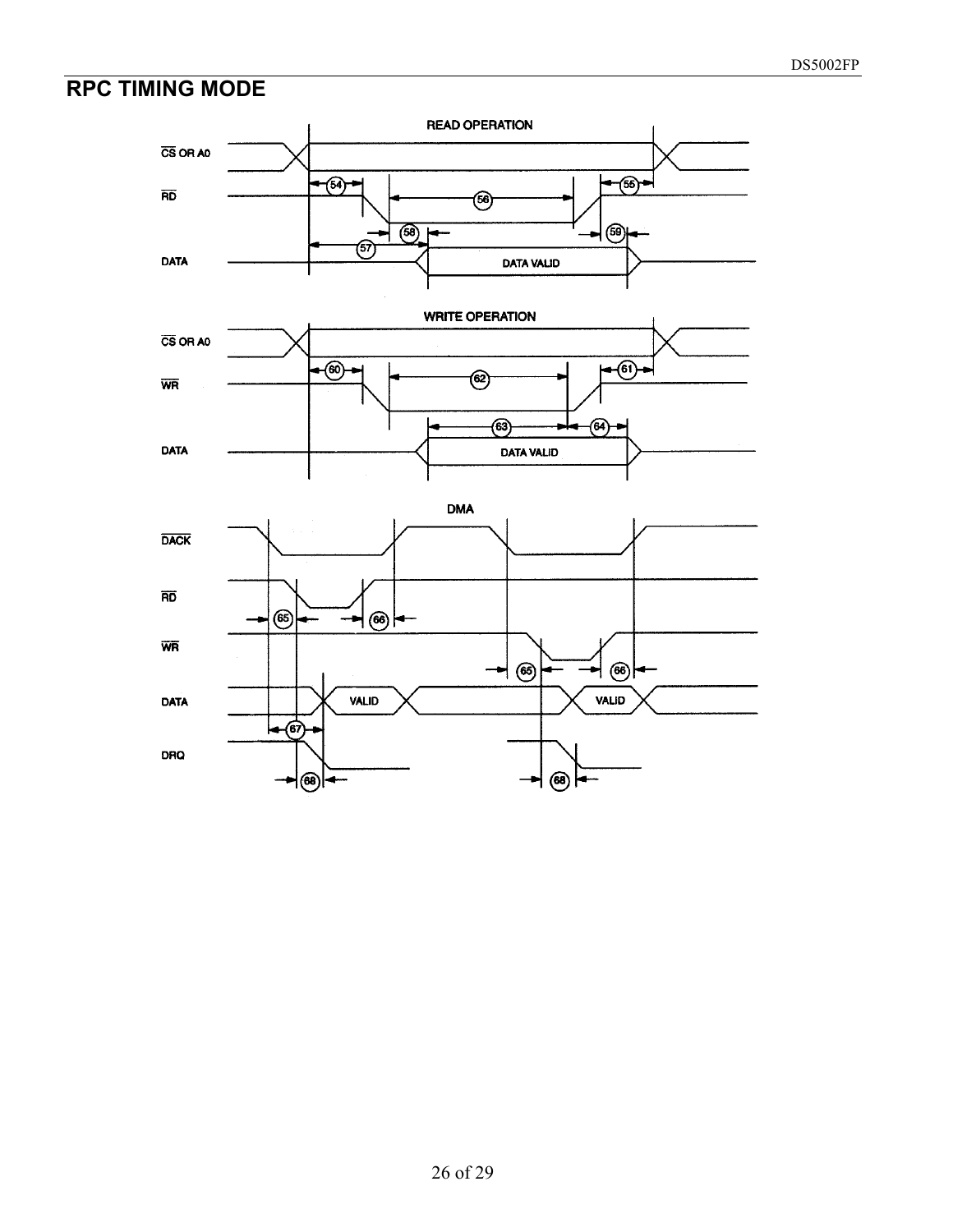#### **NOTES:**

All parameters apply to both commercial and industrial temperature operation unless otherwise noted.

- 1. All voltages are referenced to ground.
- 2. Maximum operating  $I_{CC}$  is measured with all output pins disconnected; XTAL1 driven with  $t_{CIKR}$ ,  $t_{CLKF}$ =10 ns,  $V_{IL}$  = 0.5V; XTAL2 disconnected; RST = PORT0 = V<sub>CC</sub>, MSEL = V<sub>SS</sub>.
- 3. Idle mode  $I_{\text{IDLE}}$  is measured with all output pins disconnected; XTAL1 driven with  $t_{\text{CLKR}}$ ,  $t_{\text{CLKF}}$  = 10 ns,  $V_{II} = 0.5V$ ; XTAL2 disconnected; PORT0 =  $V_{CC}$ , RST = MSEL =  $V_{SS}$ .
- 4. Stop mode  $I_{STOP}$  is measured with all output pins disconnected; PORT0 =  $V_{CC}$ ; XTAL2 not connected;  $RST = MSE = XTAL1 = V_{SS}$ .
- 5. Pin capacitance is measured with a test frequency 1 MHz,  $t_A = 25^{\circ}$ C.
- 6. I<sub>CCO1</sub> is the maximum average operating current that can be drawn from  $V_{CCO}$  in normal operation.
- 7. I<sub>LI</sub> is the current drawn from  $V_{LI}$  input when  $V_{CC} = 0V$  and  $V_{CCO}$  is disconnected. Battery-backed mode:  $2.5V \le V_{BAT} \le 4.0$ ;  $V_{CC} \le V_{BAT}$ ;  $V_{SDI}$  should be  $\le V_{ILS}$  for I<sub>BAT</sub> max.
- 8. V<sub>CCO2</sub> is measured with  $V_{CC} < V_{LL}$ , and a maximum load of 10  $\mu$ A on V<sub>CCO</sub>.
- 9. Crystal start-up time is the time required to get the mass of the crystal into vibrational motion from the time that power is first applied to the circuit until the first clock pulse is produced by the on-chip oscillator. The user should check with the crystal vendor for a worst case specification on this time.
- 10. SDI is deglitched to prevent accidental destruction. The pulse must be longer than  $t_{SPR}$  to pass the deglitcher, but SDI is not guaranteed unless it is longer than  $t_{SPA}$ .
- 11. V<sub>IHS</sub> minimum is 2.0V or  $V_{CCO}$ , whichever is lower.
- 12. This parameter applies to industrial temperature operation.
- 13. PF pin operation is specified with  $V_{BAT} \ge 3.0V$ .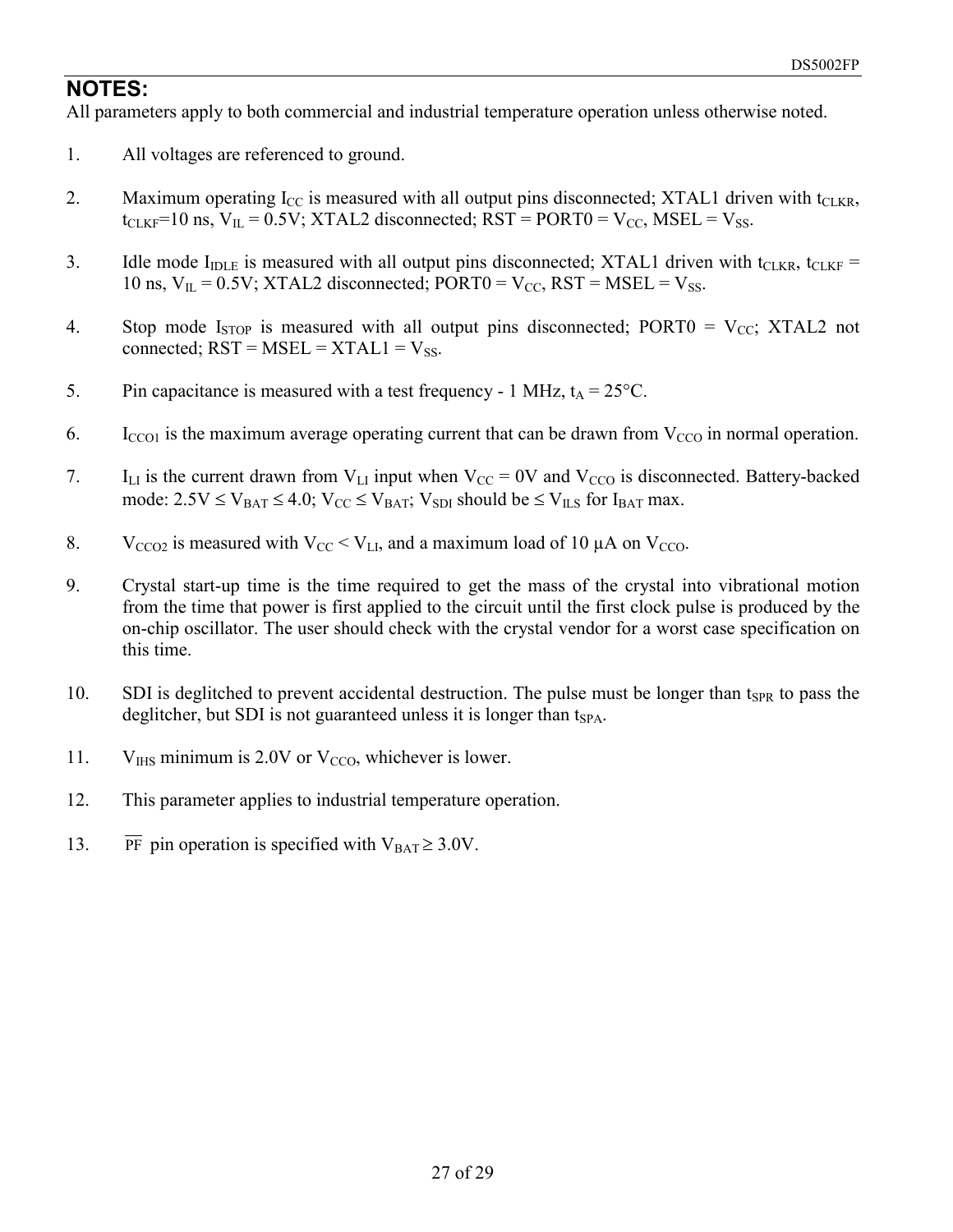## **DS5002FP CMOS MICROPROCESSOR**



|               | <b>MILLIMETERS</b> |            |  |
|---------------|--------------------|------------|--|
| <b>DIM</b>    | <b>MIN</b>         | <b>MAX</b> |  |
| $\mathbf{A}$  |                    | 3.40       |  |
| $\mathbf{A1}$ | 0.25               |            |  |
| A2            | 2.55               | 2.87       |  |
| B             | 0.30               | 0.50       |  |
| $\mathbf C$   | 0.13               | 0.23       |  |
| D             | 23.70              | 24.10      |  |
| D1            | 19.90              | 20.10      |  |
| E             | 17.70              | 18.10      |  |
| E1            | 13.90              | 14.10      |  |
| e             | 0.80 BSC           |            |  |
| Ι.            | 0.65               | 0.95       |  |

56-G4005-001